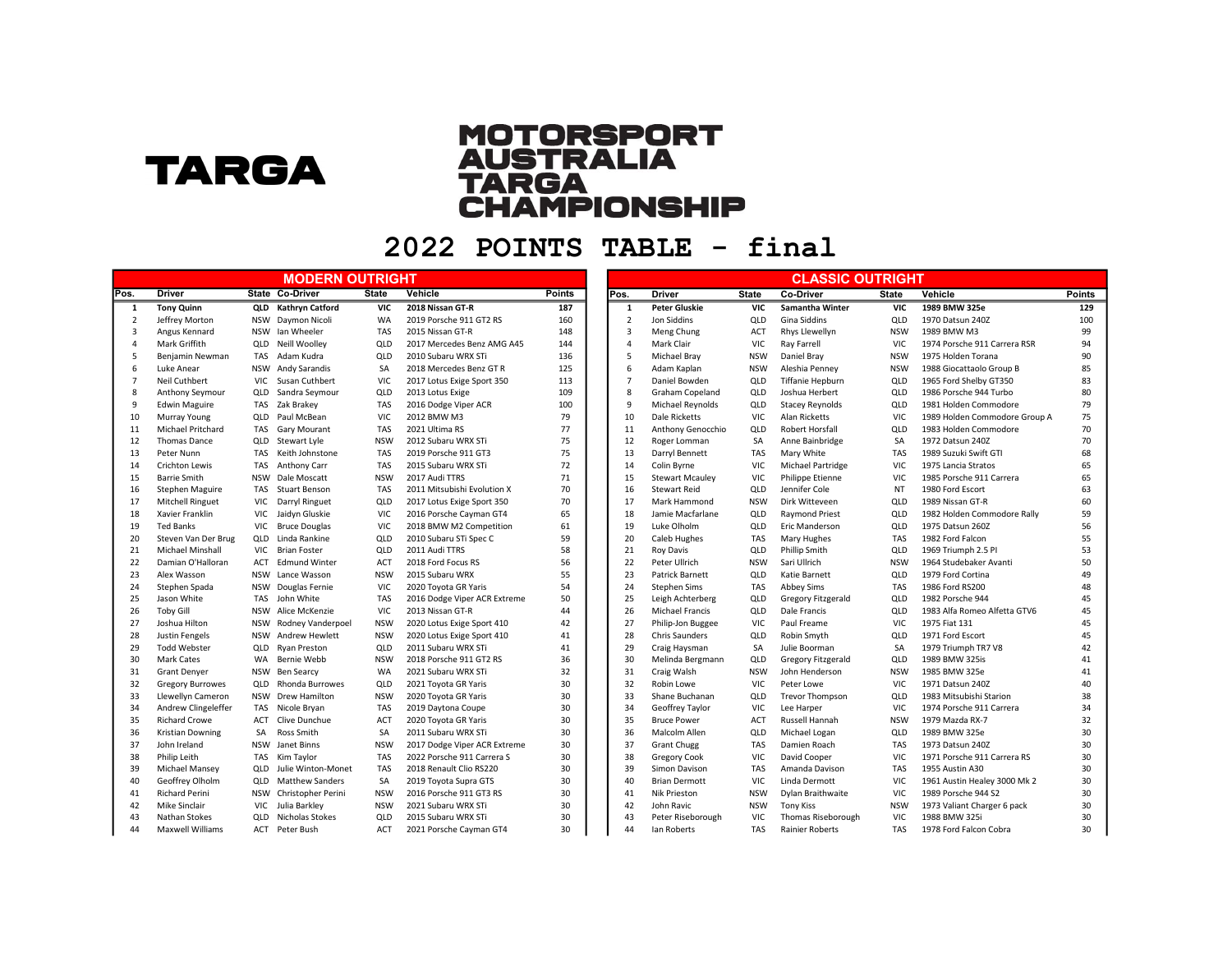| 45 | Jeffrey Wilson | VIC Michael Blake    | <b>TAS</b> | 2010 Subaru WRX STi       | 30 |
|----|----------------|----------------------|------------|---------------------------|----|
| 46 | Anthony Sandy  | QLD Alan Stephensen  | <b>NSW</b> | 2011 Renault Megane RS250 | 27 |
| 47 | Wavne Lamont   | QLD Errol Rosenblatt | OLD.       | 2012 Tovota 86            | 23 |
| 48 | Gregory Bass   | VIC Lance Arundel    | ACT        | 2021 Tovota GR Yaris      | 21 |
|    |                |                      |            |                           |    |

| 45 | Jeffrey Wilson | VIC Michael Blake           | TAS        | 2010 Subaru WRX STi       | 30 | 45 | Jon Williams            | QLD        | <b>Timothy Ramages</b> | SA         | 1969 Triumph Mk 1 2500PI       | 30       |  |
|----|----------------|-----------------------------|------------|---------------------------|----|----|-------------------------|------------|------------------------|------------|--------------------------------|----------|--|
| 46 | Anthony Sandy  | QLD Alan Stephensen         | <b>NSW</b> | 2011 Renault Megane RS250 | 27 | 46 | <b>Bo Williams</b>      | QLD        | James Forrest          | SA         | 1977 Datsun 260Z               | 30       |  |
| 47 | Wavne Lamont   | <b>QLD</b> Errol Rosenblatt | QLD        | 2012 Tovota 86            | 23 | 47 | <b>Richard Woodward</b> | <b>NSW</b> | Nigel Shellshear       | NSW        | 1969 Holden Monaro GTS         | 30       |  |
| 48 | Gregory Bass   | VIC Lance Arundel           | ACT        | 2021 Toyota GR Yaris      | 21 | 48 | Ashley Yelds            | NSW        | John Doble             | <b>NSW</b> | 1961 Volvo 122s                | 30       |  |
|    |                |                             |            |                           |    | 49 | <b>Warren Bossie</b>    | <b>NSW</b> | Martin McLoughlin      | <b>NSW</b> | 1973 Holden Torana GTR XU-1    | 0        |  |
|    |                |                             |            |                           |    | 50 | <b>Tyrone Gilbert</b>   | QLD        | Tania Wearing          | SA         | 1981 Mazda RX-7                |          |  |
|    |                |                             |            |                           |    |    | Mark Hammond            | <b>NSW</b> | Dirk Witteveen         | QLD        | 1980 Jaguar XJS                |          |  |
|    |                |                             |            |                           |    | 52 | Zach Hegde              | QLD        | Samuel Kenney          | QLD        | 1981 Porsche 911               |          |  |
|    |                |                             |            |                           |    | 53 | John Keen               | QLD        | <b>Grant McCov</b>     | QLD        | 1985 Nissan Bluebird TRX Turbo | $\Omega$ |  |
|    |                |                             |            |                           |    | 54 | Ernst Luthi             | VIC.       | Sonia Fueter Luthi     | VIC        | 1971 Alpine Renault A110       |          |  |
|    |                |                             |            |                           |    | 55 | Beniamin Manion         | TAS        | Mitchell Lukasz        | <b>VIC</b> | 1989 Nissan Skyline GTS-t      | 0        |  |
|    |                |                             |            |                           |    | 56 | Geoffrey Nicholls       | VIC        | Rav Farrell            | VIC.       | 1979 Mercedes Benz 450SE       | 0        |  |
|    |                |                             |            |                           |    | 57 | Callum O'Callaghan-Da   | VIC        | Harry Hope             | TAS        | 1988 Peugeot 205 GTI           |          |  |

| Pos.<br><b>Driver</b><br><b>State Co-Driver</b><br><b>State</b><br>Vehicle<br><b>Points</b><br>Pos.<br><b>Driver</b><br><b>State</b><br>Co-Driver<br><b>Mark Griffith</b><br><b>Tony Quinn</b><br><b>Kathryn Catford</b><br><b>VIC</b><br>2018 Nissan GT-R<br>187<br><b>Neill Woolley</b><br>1<br>QLD<br>1<br>QLD<br>$\overline{2}$<br>160<br>$\overline{\mathbf{c}}$<br>Jeffrey Morton<br>Daymon Nicoli<br>WA<br>2019 Porsche 911 GT2 RS<br><b>Barrie Smith</b><br><b>NSW</b><br>Dale Moscatt<br><b>NSW</b><br>3<br>3<br><b>NSW</b><br>Ian Wheeler<br><b>TAS</b><br>148<br><b>TAS</b><br>Angus Kennard<br>2015 Nissan GT-R<br><b>Crichton Lewis</b><br>Anthony Carr<br>4<br>Mark Griffith<br>Neill Woolley<br>QLD<br>144<br>Michael Minshall<br>VIC<br>Brian Foster<br>$\overline{4}$<br>QLD<br>2017 Mercedes Benz AMG A45<br>5<br>5<br>136<br>Benjamin Newman<br>Adam Kudra<br>QLD<br>Murray Young<br>QLD<br>Paul McBean<br>TAS<br>2010 Subaru WRX STi<br>6<br>Andy Sarandis<br>125<br>6<br>Adam Kudra<br>Luke Anear<br><b>NSW</b><br>SA<br>Benjamin Newman<br>TAS<br>2018 Mercedes Benz GT R<br>$\overline{7}$<br>$\overline{7}$<br>Neil Cuthbert<br><b>Ted Banks</b><br>VIC<br><b>VIC</b><br>Susan Cuthbert<br>VIC<br>2017 Lotus Exige Sport 350<br>113<br><b>Bruce Douglas</b><br>8<br>8<br>Sandra Seymour<br>109<br><b>Anthony Seymour</b><br>QLD<br>QLD<br>2013 Lotus Exige<br>Stephen Maguire<br>TAS<br><b>Stuart Benson</b><br>9<br>9<br>TAS<br>Zak Brakey<br>100<br>Thomas Dance<br>QLD<br>Stewart Lyle<br><b>Edwin Maguire</b><br>TAS<br>2016 Dodge Viper ACR<br>79<br>10<br>10<br>Paul McBean<br>VIC<br>Alex Wasson<br><b>NSW</b><br>Lance Wasson<br>Murray Young<br>QLD<br>2012 BMW M3<br>11<br><b>Michael Pritchard</b><br>77<br>11<br>Stephen Spada<br><b>NSW</b><br><b>TAS</b><br>Gary Mourant<br>TAS<br>2021 Ultima RS<br>Douglas Fernie<br>75<br>12<br>Damian O'Halloran<br><b>ACT</b><br>12<br><b>Thomas Dance</b><br>QLD<br>Stewart Lyle<br><b>NSW</b><br><b>Edmund Winter</b><br>2012 Subaru WRX STi<br>13<br>75<br>13<br>Peter Nunn<br>Keith Johnstone<br><b>TAS</b><br>2019 Porsche 911 GT3<br>Luke Anear<br><b>NSW</b><br><b>Andrew Sarandis</b><br><b>TAS</b><br>14<br>Anthony Carr<br><b>Crichton Lewis</b><br><b>TAS</b><br><b>TAS</b><br>2015 Subaru WRX STi<br>72<br>14<br><b>Grant Denyer</b><br><b>NSW</b><br><b>Ben Searcy</b><br>15<br><b>NSW</b><br>Dale Moscatt<br><b>NSW</b><br>71<br>15<br>QLD<br>Linda Rankine<br><b>Barrie Smith</b><br>2017 Audi TTRS<br>Steven Van Der Brug<br>16<br>Stuart Benson<br>70<br>16<br>Geoffrey Olholm<br><b>Matthew Sanders</b><br>Stephen Maguire<br><b>TAS</b><br><b>TAS</b><br>2011 Mitsubishi Evolution X<br>QLD<br>17<br>70<br>17<br>Mike Sinclair<br>VIC<br>Julia Barkley<br>Mitchell Ringuet<br>VIC<br>Darryl Ringuet<br>QLD<br>2017 Lotus Exige Sport 350<br>18<br><b>VIC</b><br>18<br>Xavier Franklin<br>VIC<br>Jaidyn Gluskie<br>65<br>SA<br>Ross Smith<br>2016 Porsche Cayman GT4<br><b>Kristian Downing</b><br>19<br><b>Ted Banks</b><br><b>Bruce Douglas</b><br>VIC<br>2018 BMW M2 Competition<br>61<br>19<br>Anthony Sandy<br>QLD<br>Alan Stephensen<br><b>VIC</b><br>20<br>59<br>20<br>Steven Van Der Brug<br>QLD<br>Linda Rankine<br>QLD<br><b>Todd Webster</b><br>QLD<br><b>Ryan Preston</b><br>2010 Subaru STi Spec C<br>21<br><b>VIC</b><br>58<br>21<br>Michael Minshall<br><b>Brian Foster</b><br>QLD<br>2011 Audi TTRS<br><b>Gregory Burrowes</b><br>QLD<br>Rhonda Burrowes<br>22<br>56<br>22<br>Damian O'Halloran<br>ACT<br><b>Edmund Winter</b><br>ACT<br>2018 Ford Focus RS<br>Llewellyn Cameron<br><b>NSW</b><br>Drew Hamilton<br>23<br>Lance Wasson<br>55<br>23<br><b>Richard Crowe</b><br><b>ACT</b><br>Alex Wasson<br><b>NSW</b><br><b>NSW</b><br>2015 Subaru WRX<br>Clive Dunchue<br>24<br><b>NSW</b><br><b>VIC</b><br>54<br>24<br>Stephen Spada<br>Douglas Fernie<br>2020 Toyota GR Yaris<br>Wayne Lamont<br>QLD<br><b>Errol Rosenblatt</b><br>25<br>50<br>Jason White<br>John White<br><b>TAS</b><br>25<br><b>Gregory Bass</b><br>VIC<br>Lance Arundel<br><b>TAS</b><br>2016 Dodge Viper ACR Extreme<br>26<br><b>Toby Gill</b><br><b>NSW</b><br>Alice McKenzie<br>VIC<br>44<br>26<br>Michael Mansey<br>Julie Winton-Monet<br>2013 Nissan GT-R<br>QLD<br>27<br>27<br>Nathan Stokes<br>Joshua Hilton<br><b>NSW</b><br>Rodney Vanderpoel<br><b>NSW</b><br>2020 Lotus Exige Sport 410<br>42<br>QLD<br>Nicholas Stokes<br>28<br>Andrew Hewlett<br>41<br>28<br>VIC<br><b>Justin Fengels</b><br><b>NSW</b><br><b>NSW</b><br>2020 Lotus Exige Sport 410<br>Jeffrey Wilson<br>Michael Blake<br>29<br><b>Todd Webster</b><br>QLD<br>Ryan Preston<br>QLD<br>2011 Subaru WRX STi<br>41<br>30<br>36<br>Mark Cates<br>WA<br>Bernie Webb<br><b>NSW</b><br>2018 Porsche 911 GT2 RS<br>31<br>32<br><b>Grant Denyer</b><br>NSW<br><b>Ben Searcy</b><br>WA<br>2021 Subaru WRX STi<br>32<br>Rhonda Burrowes<br>30<br><b>Gregory Burrowes</b><br>QLD<br>QLD<br>2021 Toyota GR Yaris<br>33<br><b>Drew Hamilton</b><br>30<br>Llewellyn Cameron<br><b>NSW</b><br><b>NSW</b><br>2020 Toyota GR Yaris<br>30<br>34<br>Andrew Clingeleffer<br>TAS<br>Nicole Bryan<br><b>TAS</b><br>2019 Daytona Coupe<br>35<br><b>Richard Crowe</b><br>Clive Dunchue<br>30<br><b>ACT</b><br>ACT<br>2020 Toyota GR Yaris<br>36<br>30<br><b>Kristian Downing</b><br><b>SA</b><br>Ross Smith<br>SA<br>2011 Subaru WRX STi<br>37<br>30<br>John Ireland<br><b>NSW</b><br>Janet Binns<br><b>NSW</b><br>2017 Dodge Viper ACR Extreme<br>38<br>30<br>Philip Leith<br><b>TAS</b><br>Kim Taylor<br><b>TAS</b><br>2022 Porsche 911 Carrera S<br>39<br>Michael Mansey<br>QLD<br>Julie Winton-Monet<br>TAS<br>2018 Renault Clio RS220<br>30<br>40<br>30<br>Geoffrey Olholm<br>QLD<br><b>Matthew Sanders</b><br>SA<br>2019 Toyota Supra GTS<br>41<br>Richard Perini<br><b>NSW</b><br>30<br><b>NSW</b><br>Christopher Perini<br>2016 Porsche 911 GT3 RS |    |                      |            | <b>GT OUTRIGHT</b> |            |                     |    |  |  | <b>GT PRODUCTION</b> |              |
|--------------------------------------------------------------------------------------------------------------------------------------------------------------------------------------------------------------------------------------------------------------------------------------------------------------------------------------------------------------------------------------------------------------------------------------------------------------------------------------------------------------------------------------------------------------------------------------------------------------------------------------------------------------------------------------------------------------------------------------------------------------------------------------------------------------------------------------------------------------------------------------------------------------------------------------------------------------------------------------------------------------------------------------------------------------------------------------------------------------------------------------------------------------------------------------------------------------------------------------------------------------------------------------------------------------------------------------------------------------------------------------------------------------------------------------------------------------------------------------------------------------------------------------------------------------------------------------------------------------------------------------------------------------------------------------------------------------------------------------------------------------------------------------------------------------------------------------------------------------------------------------------------------------------------------------------------------------------------------------------------------------------------------------------------------------------------------------------------------------------------------------------------------------------------------------------------------------------------------------------------------------------------------------------------------------------------------------------------------------------------------------------------------------------------------------------------------------------------------------------------------------------------------------------------------------------------------------------------------------------------------------------------------------------------------------------------------------------------------------------------------------------------------------------------------------------------------------------------------------------------------------------------------------------------------------------------------------------------------------------------------------------------------------------------------------------------------------------------------------------------------------------------------------------------------------------------------------------------------------------------------------------------------------------------------------------------------------------------------------------------------------------------------------------------------------------------------------------------------------------------------------------------------------------------------------------------------------------------------------------------------------------------------------------------------------------------------------------------------------------------------------------------------------------------------------------------------------------------------------------------------------------------------------------------------------------------------------------------------------------------------------------------------------------------------------------------------------------------------------------------------------------------------------------------------------------------------------------------------------------------------------------------------------------------------------------------------------------------------------------------------------------------------------------------------------------------------------------------------------------------------------------------------------------------------------------------------------------------------------------------------------------------------------------------------------------------------------------------------------------------------------------------------------------------------------------------------------------------------------------------------------------------------------------------------------------------------------------------------------------------------------------------------------------------------------------------------------------------------------------------------------------------------------------------------------------------------------------------------------------------------------------------------------------------------------------------------------------------------------------------------------------------------------------------------------------------------------------------------------------------------------------------------------------------------------------------------------------------------------------------------------------------------------------------------------------------------------------------------------------------------------------------------------------------------------------------------------------------------------------------------------------------|----|----------------------|------------|--------------------|------------|---------------------|----|--|--|----------------------|--------------|
|                                                                                                                                                                                                                                                                                                                                                                                                                                                                                                                                                                                                                                                                                                                                                                                                                                                                                                                                                                                                                                                                                                                                                                                                                                                                                                                                                                                                                                                                                                                                                                                                                                                                                                                                                                                                                                                                                                                                                                                                                                                                                                                                                                                                                                                                                                                                                                                                                                                                                                                                                                                                                                                                                                                                                                                                                                                                                                                                                                                                                                                                                                                                                                                                                                                                                                                                                                                                                                                                                                                                                                                                                                                                                                                                                                                                                                                                                                                                                                                                                                                                                                                                                                                                                                                                                                                                                                                                                                                                                                                                                                                                                                                                                                                                                                                                                                                                                                                                                                                                                                                                                                                                                                                                                                                                                                                                                                                                                                                                                                                                                                                                                                                                                                                                                                                                                                                                                                  |    |                      |            |                    |            |                     |    |  |  |                      | <b>State</b> |
|                                                                                                                                                                                                                                                                                                                                                                                                                                                                                                                                                                                                                                                                                                                                                                                                                                                                                                                                                                                                                                                                                                                                                                                                                                                                                                                                                                                                                                                                                                                                                                                                                                                                                                                                                                                                                                                                                                                                                                                                                                                                                                                                                                                                                                                                                                                                                                                                                                                                                                                                                                                                                                                                                                                                                                                                                                                                                                                                                                                                                                                                                                                                                                                                                                                                                                                                                                                                                                                                                                                                                                                                                                                                                                                                                                                                                                                                                                                                                                                                                                                                                                                                                                                                                                                                                                                                                                                                                                                                                                                                                                                                                                                                                                                                                                                                                                                                                                                                                                                                                                                                                                                                                                                                                                                                                                                                                                                                                                                                                                                                                                                                                                                                                                                                                                                                                                                                                                  |    |                      |            |                    |            |                     |    |  |  |                      |              |
|                                                                                                                                                                                                                                                                                                                                                                                                                                                                                                                                                                                                                                                                                                                                                                                                                                                                                                                                                                                                                                                                                                                                                                                                                                                                                                                                                                                                                                                                                                                                                                                                                                                                                                                                                                                                                                                                                                                                                                                                                                                                                                                                                                                                                                                                                                                                                                                                                                                                                                                                                                                                                                                                                                                                                                                                                                                                                                                                                                                                                                                                                                                                                                                                                                                                                                                                                                                                                                                                                                                                                                                                                                                                                                                                                                                                                                                                                                                                                                                                                                                                                                                                                                                                                                                                                                                                                                                                                                                                                                                                                                                                                                                                                                                                                                                                                                                                                                                                                                                                                                                                                                                                                                                                                                                                                                                                                                                                                                                                                                                                                                                                                                                                                                                                                                                                                                                                                                  |    |                      |            |                    |            |                     |    |  |  |                      |              |
|                                                                                                                                                                                                                                                                                                                                                                                                                                                                                                                                                                                                                                                                                                                                                                                                                                                                                                                                                                                                                                                                                                                                                                                                                                                                                                                                                                                                                                                                                                                                                                                                                                                                                                                                                                                                                                                                                                                                                                                                                                                                                                                                                                                                                                                                                                                                                                                                                                                                                                                                                                                                                                                                                                                                                                                                                                                                                                                                                                                                                                                                                                                                                                                                                                                                                                                                                                                                                                                                                                                                                                                                                                                                                                                                                                                                                                                                                                                                                                                                                                                                                                                                                                                                                                                                                                                                                                                                                                                                                                                                                                                                                                                                                                                                                                                                                                                                                                                                                                                                                                                                                                                                                                                                                                                                                                                                                                                                                                                                                                                                                                                                                                                                                                                                                                                                                                                                                                  |    |                      |            |                    |            |                     |    |  |  |                      |              |
|                                                                                                                                                                                                                                                                                                                                                                                                                                                                                                                                                                                                                                                                                                                                                                                                                                                                                                                                                                                                                                                                                                                                                                                                                                                                                                                                                                                                                                                                                                                                                                                                                                                                                                                                                                                                                                                                                                                                                                                                                                                                                                                                                                                                                                                                                                                                                                                                                                                                                                                                                                                                                                                                                                                                                                                                                                                                                                                                                                                                                                                                                                                                                                                                                                                                                                                                                                                                                                                                                                                                                                                                                                                                                                                                                                                                                                                                                                                                                                                                                                                                                                                                                                                                                                                                                                                                                                                                                                                                                                                                                                                                                                                                                                                                                                                                                                                                                                                                                                                                                                                                                                                                                                                                                                                                                                                                                                                                                                                                                                                                                                                                                                                                                                                                                                                                                                                                                                  |    |                      |            |                    |            |                     |    |  |  |                      |              |
|                                                                                                                                                                                                                                                                                                                                                                                                                                                                                                                                                                                                                                                                                                                                                                                                                                                                                                                                                                                                                                                                                                                                                                                                                                                                                                                                                                                                                                                                                                                                                                                                                                                                                                                                                                                                                                                                                                                                                                                                                                                                                                                                                                                                                                                                                                                                                                                                                                                                                                                                                                                                                                                                                                                                                                                                                                                                                                                                                                                                                                                                                                                                                                                                                                                                                                                                                                                                                                                                                                                                                                                                                                                                                                                                                                                                                                                                                                                                                                                                                                                                                                                                                                                                                                                                                                                                                                                                                                                                                                                                                                                                                                                                                                                                                                                                                                                                                                                                                                                                                                                                                                                                                                                                                                                                                                                                                                                                                                                                                                                                                                                                                                                                                                                                                                                                                                                                                                  |    |                      |            |                    |            |                     |    |  |  |                      |              |
|                                                                                                                                                                                                                                                                                                                                                                                                                                                                                                                                                                                                                                                                                                                                                                                                                                                                                                                                                                                                                                                                                                                                                                                                                                                                                                                                                                                                                                                                                                                                                                                                                                                                                                                                                                                                                                                                                                                                                                                                                                                                                                                                                                                                                                                                                                                                                                                                                                                                                                                                                                                                                                                                                                                                                                                                                                                                                                                                                                                                                                                                                                                                                                                                                                                                                                                                                                                                                                                                                                                                                                                                                                                                                                                                                                                                                                                                                                                                                                                                                                                                                                                                                                                                                                                                                                                                                                                                                                                                                                                                                                                                                                                                                                                                                                                                                                                                                                                                                                                                                                                                                                                                                                                                                                                                                                                                                                                                                                                                                                                                                                                                                                                                                                                                                                                                                                                                                                  |    |                      |            |                    |            |                     |    |  |  |                      |              |
|                                                                                                                                                                                                                                                                                                                                                                                                                                                                                                                                                                                                                                                                                                                                                                                                                                                                                                                                                                                                                                                                                                                                                                                                                                                                                                                                                                                                                                                                                                                                                                                                                                                                                                                                                                                                                                                                                                                                                                                                                                                                                                                                                                                                                                                                                                                                                                                                                                                                                                                                                                                                                                                                                                                                                                                                                                                                                                                                                                                                                                                                                                                                                                                                                                                                                                                                                                                                                                                                                                                                                                                                                                                                                                                                                                                                                                                                                                                                                                                                                                                                                                                                                                                                                                                                                                                                                                                                                                                                                                                                                                                                                                                                                                                                                                                                                                                                                                                                                                                                                                                                                                                                                                                                                                                                                                                                                                                                                                                                                                                                                                                                                                                                                                                                                                                                                                                                                                  |    |                      |            |                    |            |                     |    |  |  |                      |              |
|                                                                                                                                                                                                                                                                                                                                                                                                                                                                                                                                                                                                                                                                                                                                                                                                                                                                                                                                                                                                                                                                                                                                                                                                                                                                                                                                                                                                                                                                                                                                                                                                                                                                                                                                                                                                                                                                                                                                                                                                                                                                                                                                                                                                                                                                                                                                                                                                                                                                                                                                                                                                                                                                                                                                                                                                                                                                                                                                                                                                                                                                                                                                                                                                                                                                                                                                                                                                                                                                                                                                                                                                                                                                                                                                                                                                                                                                                                                                                                                                                                                                                                                                                                                                                                                                                                                                                                                                                                                                                                                                                                                                                                                                                                                                                                                                                                                                                                                                                                                                                                                                                                                                                                                                                                                                                                                                                                                                                                                                                                                                                                                                                                                                                                                                                                                                                                                                                                  |    |                      |            |                    |            |                     |    |  |  |                      |              |
|                                                                                                                                                                                                                                                                                                                                                                                                                                                                                                                                                                                                                                                                                                                                                                                                                                                                                                                                                                                                                                                                                                                                                                                                                                                                                                                                                                                                                                                                                                                                                                                                                                                                                                                                                                                                                                                                                                                                                                                                                                                                                                                                                                                                                                                                                                                                                                                                                                                                                                                                                                                                                                                                                                                                                                                                                                                                                                                                                                                                                                                                                                                                                                                                                                                                                                                                                                                                                                                                                                                                                                                                                                                                                                                                                                                                                                                                                                                                                                                                                                                                                                                                                                                                                                                                                                                                                                                                                                                                                                                                                                                                                                                                                                                                                                                                                                                                                                                                                                                                                                                                                                                                                                                                                                                                                                                                                                                                                                                                                                                                                                                                                                                                                                                                                                                                                                                                                                  |    |                      |            |                    |            |                     |    |  |  |                      |              |
|                                                                                                                                                                                                                                                                                                                                                                                                                                                                                                                                                                                                                                                                                                                                                                                                                                                                                                                                                                                                                                                                                                                                                                                                                                                                                                                                                                                                                                                                                                                                                                                                                                                                                                                                                                                                                                                                                                                                                                                                                                                                                                                                                                                                                                                                                                                                                                                                                                                                                                                                                                                                                                                                                                                                                                                                                                                                                                                                                                                                                                                                                                                                                                                                                                                                                                                                                                                                                                                                                                                                                                                                                                                                                                                                                                                                                                                                                                                                                                                                                                                                                                                                                                                                                                                                                                                                                                                                                                                                                                                                                                                                                                                                                                                                                                                                                                                                                                                                                                                                                                                                                                                                                                                                                                                                                                                                                                                                                                                                                                                                                                                                                                                                                                                                                                                                                                                                                                  |    |                      |            |                    |            |                     |    |  |  |                      |              |
|                                                                                                                                                                                                                                                                                                                                                                                                                                                                                                                                                                                                                                                                                                                                                                                                                                                                                                                                                                                                                                                                                                                                                                                                                                                                                                                                                                                                                                                                                                                                                                                                                                                                                                                                                                                                                                                                                                                                                                                                                                                                                                                                                                                                                                                                                                                                                                                                                                                                                                                                                                                                                                                                                                                                                                                                                                                                                                                                                                                                                                                                                                                                                                                                                                                                                                                                                                                                                                                                                                                                                                                                                                                                                                                                                                                                                                                                                                                                                                                                                                                                                                                                                                                                                                                                                                                                                                                                                                                                                                                                                                                                                                                                                                                                                                                                                                                                                                                                                                                                                                                                                                                                                                                                                                                                                                                                                                                                                                                                                                                                                                                                                                                                                                                                                                                                                                                                                                  |    |                      |            |                    |            |                     |    |  |  |                      |              |
|                                                                                                                                                                                                                                                                                                                                                                                                                                                                                                                                                                                                                                                                                                                                                                                                                                                                                                                                                                                                                                                                                                                                                                                                                                                                                                                                                                                                                                                                                                                                                                                                                                                                                                                                                                                                                                                                                                                                                                                                                                                                                                                                                                                                                                                                                                                                                                                                                                                                                                                                                                                                                                                                                                                                                                                                                                                                                                                                                                                                                                                                                                                                                                                                                                                                                                                                                                                                                                                                                                                                                                                                                                                                                                                                                                                                                                                                                                                                                                                                                                                                                                                                                                                                                                                                                                                                                                                                                                                                                                                                                                                                                                                                                                                                                                                                                                                                                                                                                                                                                                                                                                                                                                                                                                                                                                                                                                                                                                                                                                                                                                                                                                                                                                                                                                                                                                                                                                  |    |                      |            |                    |            |                     |    |  |  |                      |              |
|                                                                                                                                                                                                                                                                                                                                                                                                                                                                                                                                                                                                                                                                                                                                                                                                                                                                                                                                                                                                                                                                                                                                                                                                                                                                                                                                                                                                                                                                                                                                                                                                                                                                                                                                                                                                                                                                                                                                                                                                                                                                                                                                                                                                                                                                                                                                                                                                                                                                                                                                                                                                                                                                                                                                                                                                                                                                                                                                                                                                                                                                                                                                                                                                                                                                                                                                                                                                                                                                                                                                                                                                                                                                                                                                                                                                                                                                                                                                                                                                                                                                                                                                                                                                                                                                                                                                                                                                                                                                                                                                                                                                                                                                                                                                                                                                                                                                                                                                                                                                                                                                                                                                                                                                                                                                                                                                                                                                                                                                                                                                                                                                                                                                                                                                                                                                                                                                                                  |    |                      |            |                    |            |                     |    |  |  |                      |              |
|                                                                                                                                                                                                                                                                                                                                                                                                                                                                                                                                                                                                                                                                                                                                                                                                                                                                                                                                                                                                                                                                                                                                                                                                                                                                                                                                                                                                                                                                                                                                                                                                                                                                                                                                                                                                                                                                                                                                                                                                                                                                                                                                                                                                                                                                                                                                                                                                                                                                                                                                                                                                                                                                                                                                                                                                                                                                                                                                                                                                                                                                                                                                                                                                                                                                                                                                                                                                                                                                                                                                                                                                                                                                                                                                                                                                                                                                                                                                                                                                                                                                                                                                                                                                                                                                                                                                                                                                                                                                                                                                                                                                                                                                                                                                                                                                                                                                                                                                                                                                                                                                                                                                                                                                                                                                                                                                                                                                                                                                                                                                                                                                                                                                                                                                                                                                                                                                                                  |    |                      |            |                    |            |                     |    |  |  |                      |              |
|                                                                                                                                                                                                                                                                                                                                                                                                                                                                                                                                                                                                                                                                                                                                                                                                                                                                                                                                                                                                                                                                                                                                                                                                                                                                                                                                                                                                                                                                                                                                                                                                                                                                                                                                                                                                                                                                                                                                                                                                                                                                                                                                                                                                                                                                                                                                                                                                                                                                                                                                                                                                                                                                                                                                                                                                                                                                                                                                                                                                                                                                                                                                                                                                                                                                                                                                                                                                                                                                                                                                                                                                                                                                                                                                                                                                                                                                                                                                                                                                                                                                                                                                                                                                                                                                                                                                                                                                                                                                                                                                                                                                                                                                                                                                                                                                                                                                                                                                                                                                                                                                                                                                                                                                                                                                                                                                                                                                                                                                                                                                                                                                                                                                                                                                                                                                                                                                                                  |    |                      |            |                    |            |                     |    |  |  |                      |              |
|                                                                                                                                                                                                                                                                                                                                                                                                                                                                                                                                                                                                                                                                                                                                                                                                                                                                                                                                                                                                                                                                                                                                                                                                                                                                                                                                                                                                                                                                                                                                                                                                                                                                                                                                                                                                                                                                                                                                                                                                                                                                                                                                                                                                                                                                                                                                                                                                                                                                                                                                                                                                                                                                                                                                                                                                                                                                                                                                                                                                                                                                                                                                                                                                                                                                                                                                                                                                                                                                                                                                                                                                                                                                                                                                                                                                                                                                                                                                                                                                                                                                                                                                                                                                                                                                                                                                                                                                                                                                                                                                                                                                                                                                                                                                                                                                                                                                                                                                                                                                                                                                                                                                                                                                                                                                                                                                                                                                                                                                                                                                                                                                                                                                                                                                                                                                                                                                                                  |    |                      |            |                    |            |                     |    |  |  |                      |              |
|                                                                                                                                                                                                                                                                                                                                                                                                                                                                                                                                                                                                                                                                                                                                                                                                                                                                                                                                                                                                                                                                                                                                                                                                                                                                                                                                                                                                                                                                                                                                                                                                                                                                                                                                                                                                                                                                                                                                                                                                                                                                                                                                                                                                                                                                                                                                                                                                                                                                                                                                                                                                                                                                                                                                                                                                                                                                                                                                                                                                                                                                                                                                                                                                                                                                                                                                                                                                                                                                                                                                                                                                                                                                                                                                                                                                                                                                                                                                                                                                                                                                                                                                                                                                                                                                                                                                                                                                                                                                                                                                                                                                                                                                                                                                                                                                                                                                                                                                                                                                                                                                                                                                                                                                                                                                                                                                                                                                                                                                                                                                                                                                                                                                                                                                                                                                                                                                                                  |    |                      |            |                    |            |                     |    |  |  |                      |              |
|                                                                                                                                                                                                                                                                                                                                                                                                                                                                                                                                                                                                                                                                                                                                                                                                                                                                                                                                                                                                                                                                                                                                                                                                                                                                                                                                                                                                                                                                                                                                                                                                                                                                                                                                                                                                                                                                                                                                                                                                                                                                                                                                                                                                                                                                                                                                                                                                                                                                                                                                                                                                                                                                                                                                                                                                                                                                                                                                                                                                                                                                                                                                                                                                                                                                                                                                                                                                                                                                                                                                                                                                                                                                                                                                                                                                                                                                                                                                                                                                                                                                                                                                                                                                                                                                                                                                                                                                                                                                                                                                                                                                                                                                                                                                                                                                                                                                                                                                                                                                                                                                                                                                                                                                                                                                                                                                                                                                                                                                                                                                                                                                                                                                                                                                                                                                                                                                                                  |    |                      |            |                    |            |                     |    |  |  |                      |              |
|                                                                                                                                                                                                                                                                                                                                                                                                                                                                                                                                                                                                                                                                                                                                                                                                                                                                                                                                                                                                                                                                                                                                                                                                                                                                                                                                                                                                                                                                                                                                                                                                                                                                                                                                                                                                                                                                                                                                                                                                                                                                                                                                                                                                                                                                                                                                                                                                                                                                                                                                                                                                                                                                                                                                                                                                                                                                                                                                                                                                                                                                                                                                                                                                                                                                                                                                                                                                                                                                                                                                                                                                                                                                                                                                                                                                                                                                                                                                                                                                                                                                                                                                                                                                                                                                                                                                                                                                                                                                                                                                                                                                                                                                                                                                                                                                                                                                                                                                                                                                                                                                                                                                                                                                                                                                                                                                                                                                                                                                                                                                                                                                                                                                                                                                                                                                                                                                                                  |    |                      |            |                    |            |                     |    |  |  |                      |              |
|                                                                                                                                                                                                                                                                                                                                                                                                                                                                                                                                                                                                                                                                                                                                                                                                                                                                                                                                                                                                                                                                                                                                                                                                                                                                                                                                                                                                                                                                                                                                                                                                                                                                                                                                                                                                                                                                                                                                                                                                                                                                                                                                                                                                                                                                                                                                                                                                                                                                                                                                                                                                                                                                                                                                                                                                                                                                                                                                                                                                                                                                                                                                                                                                                                                                                                                                                                                                                                                                                                                                                                                                                                                                                                                                                                                                                                                                                                                                                                                                                                                                                                                                                                                                                                                                                                                                                                                                                                                                                                                                                                                                                                                                                                                                                                                                                                                                                                                                                                                                                                                                                                                                                                                                                                                                                                                                                                                                                                                                                                                                                                                                                                                                                                                                                                                                                                                                                                  |    |                      |            |                    |            |                     |    |  |  |                      |              |
|                                                                                                                                                                                                                                                                                                                                                                                                                                                                                                                                                                                                                                                                                                                                                                                                                                                                                                                                                                                                                                                                                                                                                                                                                                                                                                                                                                                                                                                                                                                                                                                                                                                                                                                                                                                                                                                                                                                                                                                                                                                                                                                                                                                                                                                                                                                                                                                                                                                                                                                                                                                                                                                                                                                                                                                                                                                                                                                                                                                                                                                                                                                                                                                                                                                                                                                                                                                                                                                                                                                                                                                                                                                                                                                                                                                                                                                                                                                                                                                                                                                                                                                                                                                                                                                                                                                                                                                                                                                                                                                                                                                                                                                                                                                                                                                                                                                                                                                                                                                                                                                                                                                                                                                                                                                                                                                                                                                                                                                                                                                                                                                                                                                                                                                                                                                                                                                                                                  |    |                      |            |                    |            |                     |    |  |  |                      |              |
|                                                                                                                                                                                                                                                                                                                                                                                                                                                                                                                                                                                                                                                                                                                                                                                                                                                                                                                                                                                                                                                                                                                                                                                                                                                                                                                                                                                                                                                                                                                                                                                                                                                                                                                                                                                                                                                                                                                                                                                                                                                                                                                                                                                                                                                                                                                                                                                                                                                                                                                                                                                                                                                                                                                                                                                                                                                                                                                                                                                                                                                                                                                                                                                                                                                                                                                                                                                                                                                                                                                                                                                                                                                                                                                                                                                                                                                                                                                                                                                                                                                                                                                                                                                                                                                                                                                                                                                                                                                                                                                                                                                                                                                                                                                                                                                                                                                                                                                                                                                                                                                                                                                                                                                                                                                                                                                                                                                                                                                                                                                                                                                                                                                                                                                                                                                                                                                                                                  |    |                      |            |                    |            |                     |    |  |  |                      |              |
|                                                                                                                                                                                                                                                                                                                                                                                                                                                                                                                                                                                                                                                                                                                                                                                                                                                                                                                                                                                                                                                                                                                                                                                                                                                                                                                                                                                                                                                                                                                                                                                                                                                                                                                                                                                                                                                                                                                                                                                                                                                                                                                                                                                                                                                                                                                                                                                                                                                                                                                                                                                                                                                                                                                                                                                                                                                                                                                                                                                                                                                                                                                                                                                                                                                                                                                                                                                                                                                                                                                                                                                                                                                                                                                                                                                                                                                                                                                                                                                                                                                                                                                                                                                                                                                                                                                                                                                                                                                                                                                                                                                                                                                                                                                                                                                                                                                                                                                                                                                                                                                                                                                                                                                                                                                                                                                                                                                                                                                                                                                                                                                                                                                                                                                                                                                                                                                                                                  |    |                      |            |                    |            |                     |    |  |  |                      |              |
|                                                                                                                                                                                                                                                                                                                                                                                                                                                                                                                                                                                                                                                                                                                                                                                                                                                                                                                                                                                                                                                                                                                                                                                                                                                                                                                                                                                                                                                                                                                                                                                                                                                                                                                                                                                                                                                                                                                                                                                                                                                                                                                                                                                                                                                                                                                                                                                                                                                                                                                                                                                                                                                                                                                                                                                                                                                                                                                                                                                                                                                                                                                                                                                                                                                                                                                                                                                                                                                                                                                                                                                                                                                                                                                                                                                                                                                                                                                                                                                                                                                                                                                                                                                                                                                                                                                                                                                                                                                                                                                                                                                                                                                                                                                                                                                                                                                                                                                                                                                                                                                                                                                                                                                                                                                                                                                                                                                                                                                                                                                                                                                                                                                                                                                                                                                                                                                                                                  |    |                      |            |                    |            |                     |    |  |  |                      |              |
|                                                                                                                                                                                                                                                                                                                                                                                                                                                                                                                                                                                                                                                                                                                                                                                                                                                                                                                                                                                                                                                                                                                                                                                                                                                                                                                                                                                                                                                                                                                                                                                                                                                                                                                                                                                                                                                                                                                                                                                                                                                                                                                                                                                                                                                                                                                                                                                                                                                                                                                                                                                                                                                                                                                                                                                                                                                                                                                                                                                                                                                                                                                                                                                                                                                                                                                                                                                                                                                                                                                                                                                                                                                                                                                                                                                                                                                                                                                                                                                                                                                                                                                                                                                                                                                                                                                                                                                                                                                                                                                                                                                                                                                                                                                                                                                                                                                                                                                                                                                                                                                                                                                                                                                                                                                                                                                                                                                                                                                                                                                                                                                                                                                                                                                                                                                                                                                                                                  |    |                      |            |                    |            |                     |    |  |  |                      |              |
|                                                                                                                                                                                                                                                                                                                                                                                                                                                                                                                                                                                                                                                                                                                                                                                                                                                                                                                                                                                                                                                                                                                                                                                                                                                                                                                                                                                                                                                                                                                                                                                                                                                                                                                                                                                                                                                                                                                                                                                                                                                                                                                                                                                                                                                                                                                                                                                                                                                                                                                                                                                                                                                                                                                                                                                                                                                                                                                                                                                                                                                                                                                                                                                                                                                                                                                                                                                                                                                                                                                                                                                                                                                                                                                                                                                                                                                                                                                                                                                                                                                                                                                                                                                                                                                                                                                                                                                                                                                                                                                                                                                                                                                                                                                                                                                                                                                                                                                                                                                                                                                                                                                                                                                                                                                                                                                                                                                                                                                                                                                                                                                                                                                                                                                                                                                                                                                                                                  |    |                      |            |                    |            |                     |    |  |  |                      |              |
|                                                                                                                                                                                                                                                                                                                                                                                                                                                                                                                                                                                                                                                                                                                                                                                                                                                                                                                                                                                                                                                                                                                                                                                                                                                                                                                                                                                                                                                                                                                                                                                                                                                                                                                                                                                                                                                                                                                                                                                                                                                                                                                                                                                                                                                                                                                                                                                                                                                                                                                                                                                                                                                                                                                                                                                                                                                                                                                                                                                                                                                                                                                                                                                                                                                                                                                                                                                                                                                                                                                                                                                                                                                                                                                                                                                                                                                                                                                                                                                                                                                                                                                                                                                                                                                                                                                                                                                                                                                                                                                                                                                                                                                                                                                                                                                                                                                                                                                                                                                                                                                                                                                                                                                                                                                                                                                                                                                                                                                                                                                                                                                                                                                                                                                                                                                                                                                                                                  |    |                      |            |                    |            |                     |    |  |  |                      |              |
|                                                                                                                                                                                                                                                                                                                                                                                                                                                                                                                                                                                                                                                                                                                                                                                                                                                                                                                                                                                                                                                                                                                                                                                                                                                                                                                                                                                                                                                                                                                                                                                                                                                                                                                                                                                                                                                                                                                                                                                                                                                                                                                                                                                                                                                                                                                                                                                                                                                                                                                                                                                                                                                                                                                                                                                                                                                                                                                                                                                                                                                                                                                                                                                                                                                                                                                                                                                                                                                                                                                                                                                                                                                                                                                                                                                                                                                                                                                                                                                                                                                                                                                                                                                                                                                                                                                                                                                                                                                                                                                                                                                                                                                                                                                                                                                                                                                                                                                                                                                                                                                                                                                                                                                                                                                                                                                                                                                                                                                                                                                                                                                                                                                                                                                                                                                                                                                                                                  |    |                      |            |                    |            |                     |    |  |  |                      |              |
|                                                                                                                                                                                                                                                                                                                                                                                                                                                                                                                                                                                                                                                                                                                                                                                                                                                                                                                                                                                                                                                                                                                                                                                                                                                                                                                                                                                                                                                                                                                                                                                                                                                                                                                                                                                                                                                                                                                                                                                                                                                                                                                                                                                                                                                                                                                                                                                                                                                                                                                                                                                                                                                                                                                                                                                                                                                                                                                                                                                                                                                                                                                                                                                                                                                                                                                                                                                                                                                                                                                                                                                                                                                                                                                                                                                                                                                                                                                                                                                                                                                                                                                                                                                                                                                                                                                                                                                                                                                                                                                                                                                                                                                                                                                                                                                                                                                                                                                                                                                                                                                                                                                                                                                                                                                                                                                                                                                                                                                                                                                                                                                                                                                                                                                                                                                                                                                                                                  |    |                      |            |                    |            |                     |    |  |  |                      |              |
|                                                                                                                                                                                                                                                                                                                                                                                                                                                                                                                                                                                                                                                                                                                                                                                                                                                                                                                                                                                                                                                                                                                                                                                                                                                                                                                                                                                                                                                                                                                                                                                                                                                                                                                                                                                                                                                                                                                                                                                                                                                                                                                                                                                                                                                                                                                                                                                                                                                                                                                                                                                                                                                                                                                                                                                                                                                                                                                                                                                                                                                                                                                                                                                                                                                                                                                                                                                                                                                                                                                                                                                                                                                                                                                                                                                                                                                                                                                                                                                                                                                                                                                                                                                                                                                                                                                                                                                                                                                                                                                                                                                                                                                                                                                                                                                                                                                                                                                                                                                                                                                                                                                                                                                                                                                                                                                                                                                                                                                                                                                                                                                                                                                                                                                                                                                                                                                                                                  |    |                      |            |                    |            |                     |    |  |  |                      |              |
|                                                                                                                                                                                                                                                                                                                                                                                                                                                                                                                                                                                                                                                                                                                                                                                                                                                                                                                                                                                                                                                                                                                                                                                                                                                                                                                                                                                                                                                                                                                                                                                                                                                                                                                                                                                                                                                                                                                                                                                                                                                                                                                                                                                                                                                                                                                                                                                                                                                                                                                                                                                                                                                                                                                                                                                                                                                                                                                                                                                                                                                                                                                                                                                                                                                                                                                                                                                                                                                                                                                                                                                                                                                                                                                                                                                                                                                                                                                                                                                                                                                                                                                                                                                                                                                                                                                                                                                                                                                                                                                                                                                                                                                                                                                                                                                                                                                                                                                                                                                                                                                                                                                                                                                                                                                                                                                                                                                                                                                                                                                                                                                                                                                                                                                                                                                                                                                                                                  |    |                      |            |                    |            |                     |    |  |  |                      |              |
|                                                                                                                                                                                                                                                                                                                                                                                                                                                                                                                                                                                                                                                                                                                                                                                                                                                                                                                                                                                                                                                                                                                                                                                                                                                                                                                                                                                                                                                                                                                                                                                                                                                                                                                                                                                                                                                                                                                                                                                                                                                                                                                                                                                                                                                                                                                                                                                                                                                                                                                                                                                                                                                                                                                                                                                                                                                                                                                                                                                                                                                                                                                                                                                                                                                                                                                                                                                                                                                                                                                                                                                                                                                                                                                                                                                                                                                                                                                                                                                                                                                                                                                                                                                                                                                                                                                                                                                                                                                                                                                                                                                                                                                                                                                                                                                                                                                                                                                                                                                                                                                                                                                                                                                                                                                                                                                                                                                                                                                                                                                                                                                                                                                                                                                                                                                                                                                                                                  |    |                      |            |                    |            |                     |    |  |  |                      |              |
|                                                                                                                                                                                                                                                                                                                                                                                                                                                                                                                                                                                                                                                                                                                                                                                                                                                                                                                                                                                                                                                                                                                                                                                                                                                                                                                                                                                                                                                                                                                                                                                                                                                                                                                                                                                                                                                                                                                                                                                                                                                                                                                                                                                                                                                                                                                                                                                                                                                                                                                                                                                                                                                                                                                                                                                                                                                                                                                                                                                                                                                                                                                                                                                                                                                                                                                                                                                                                                                                                                                                                                                                                                                                                                                                                                                                                                                                                                                                                                                                                                                                                                                                                                                                                                                                                                                                                                                                                                                                                                                                                                                                                                                                                                                                                                                                                                                                                                                                                                                                                                                                                                                                                                                                                                                                                                                                                                                                                                                                                                                                                                                                                                                                                                                                                                                                                                                                                                  |    |                      |            |                    |            |                     |    |  |  |                      |              |
|                                                                                                                                                                                                                                                                                                                                                                                                                                                                                                                                                                                                                                                                                                                                                                                                                                                                                                                                                                                                                                                                                                                                                                                                                                                                                                                                                                                                                                                                                                                                                                                                                                                                                                                                                                                                                                                                                                                                                                                                                                                                                                                                                                                                                                                                                                                                                                                                                                                                                                                                                                                                                                                                                                                                                                                                                                                                                                                                                                                                                                                                                                                                                                                                                                                                                                                                                                                                                                                                                                                                                                                                                                                                                                                                                                                                                                                                                                                                                                                                                                                                                                                                                                                                                                                                                                                                                                                                                                                                                                                                                                                                                                                                                                                                                                                                                                                                                                                                                                                                                                                                                                                                                                                                                                                                                                                                                                                                                                                                                                                                                                                                                                                                                                                                                                                                                                                                                                  |    |                      |            |                    |            |                     |    |  |  |                      |              |
|                                                                                                                                                                                                                                                                                                                                                                                                                                                                                                                                                                                                                                                                                                                                                                                                                                                                                                                                                                                                                                                                                                                                                                                                                                                                                                                                                                                                                                                                                                                                                                                                                                                                                                                                                                                                                                                                                                                                                                                                                                                                                                                                                                                                                                                                                                                                                                                                                                                                                                                                                                                                                                                                                                                                                                                                                                                                                                                                                                                                                                                                                                                                                                                                                                                                                                                                                                                                                                                                                                                                                                                                                                                                                                                                                                                                                                                                                                                                                                                                                                                                                                                                                                                                                                                                                                                                                                                                                                                                                                                                                                                                                                                                                                                                                                                                                                                                                                                                                                                                                                                                                                                                                                                                                                                                                                                                                                                                                                                                                                                                                                                                                                                                                                                                                                                                                                                                                                  |    |                      |            |                    |            |                     |    |  |  |                      |              |
|                                                                                                                                                                                                                                                                                                                                                                                                                                                                                                                                                                                                                                                                                                                                                                                                                                                                                                                                                                                                                                                                                                                                                                                                                                                                                                                                                                                                                                                                                                                                                                                                                                                                                                                                                                                                                                                                                                                                                                                                                                                                                                                                                                                                                                                                                                                                                                                                                                                                                                                                                                                                                                                                                                                                                                                                                                                                                                                                                                                                                                                                                                                                                                                                                                                                                                                                                                                                                                                                                                                                                                                                                                                                                                                                                                                                                                                                                                                                                                                                                                                                                                                                                                                                                                                                                                                                                                                                                                                                                                                                                                                                                                                                                                                                                                                                                                                                                                                                                                                                                                                                                                                                                                                                                                                                                                                                                                                                                                                                                                                                                                                                                                                                                                                                                                                                                                                                                                  |    |                      |            |                    |            |                     |    |  |  |                      |              |
|                                                                                                                                                                                                                                                                                                                                                                                                                                                                                                                                                                                                                                                                                                                                                                                                                                                                                                                                                                                                                                                                                                                                                                                                                                                                                                                                                                                                                                                                                                                                                                                                                                                                                                                                                                                                                                                                                                                                                                                                                                                                                                                                                                                                                                                                                                                                                                                                                                                                                                                                                                                                                                                                                                                                                                                                                                                                                                                                                                                                                                                                                                                                                                                                                                                                                                                                                                                                                                                                                                                                                                                                                                                                                                                                                                                                                                                                                                                                                                                                                                                                                                                                                                                                                                                                                                                                                                                                                                                                                                                                                                                                                                                                                                                                                                                                                                                                                                                                                                                                                                                                                                                                                                                                                                                                                                                                                                                                                                                                                                                                                                                                                                                                                                                                                                                                                                                                                                  |    |                      |            |                    |            |                     |    |  |  |                      |              |
|                                                                                                                                                                                                                                                                                                                                                                                                                                                                                                                                                                                                                                                                                                                                                                                                                                                                                                                                                                                                                                                                                                                                                                                                                                                                                                                                                                                                                                                                                                                                                                                                                                                                                                                                                                                                                                                                                                                                                                                                                                                                                                                                                                                                                                                                                                                                                                                                                                                                                                                                                                                                                                                                                                                                                                                                                                                                                                                                                                                                                                                                                                                                                                                                                                                                                                                                                                                                                                                                                                                                                                                                                                                                                                                                                                                                                                                                                                                                                                                                                                                                                                                                                                                                                                                                                                                                                                                                                                                                                                                                                                                                                                                                                                                                                                                                                                                                                                                                                                                                                                                                                                                                                                                                                                                                                                                                                                                                                                                                                                                                                                                                                                                                                                                                                                                                                                                                                                  |    |                      |            |                    |            |                     |    |  |  |                      |              |
|                                                                                                                                                                                                                                                                                                                                                                                                                                                                                                                                                                                                                                                                                                                                                                                                                                                                                                                                                                                                                                                                                                                                                                                                                                                                                                                                                                                                                                                                                                                                                                                                                                                                                                                                                                                                                                                                                                                                                                                                                                                                                                                                                                                                                                                                                                                                                                                                                                                                                                                                                                                                                                                                                                                                                                                                                                                                                                                                                                                                                                                                                                                                                                                                                                                                                                                                                                                                                                                                                                                                                                                                                                                                                                                                                                                                                                                                                                                                                                                                                                                                                                                                                                                                                                                                                                                                                                                                                                                                                                                                                                                                                                                                                                                                                                                                                                                                                                                                                                                                                                                                                                                                                                                                                                                                                                                                                                                                                                                                                                                                                                                                                                                                                                                                                                                                                                                                                                  |    |                      |            |                    |            |                     |    |  |  |                      |              |
|                                                                                                                                                                                                                                                                                                                                                                                                                                                                                                                                                                                                                                                                                                                                                                                                                                                                                                                                                                                                                                                                                                                                                                                                                                                                                                                                                                                                                                                                                                                                                                                                                                                                                                                                                                                                                                                                                                                                                                                                                                                                                                                                                                                                                                                                                                                                                                                                                                                                                                                                                                                                                                                                                                                                                                                                                                                                                                                                                                                                                                                                                                                                                                                                                                                                                                                                                                                                                                                                                                                                                                                                                                                                                                                                                                                                                                                                                                                                                                                                                                                                                                                                                                                                                                                                                                                                                                                                                                                                                                                                                                                                                                                                                                                                                                                                                                                                                                                                                                                                                                                                                                                                                                                                                                                                                                                                                                                                                                                                                                                                                                                                                                                                                                                                                                                                                                                                                                  |    |                      |            |                    |            |                     |    |  |  |                      |              |
|                                                                                                                                                                                                                                                                                                                                                                                                                                                                                                                                                                                                                                                                                                                                                                                                                                                                                                                                                                                                                                                                                                                                                                                                                                                                                                                                                                                                                                                                                                                                                                                                                                                                                                                                                                                                                                                                                                                                                                                                                                                                                                                                                                                                                                                                                                                                                                                                                                                                                                                                                                                                                                                                                                                                                                                                                                                                                                                                                                                                                                                                                                                                                                                                                                                                                                                                                                                                                                                                                                                                                                                                                                                                                                                                                                                                                                                                                                                                                                                                                                                                                                                                                                                                                                                                                                                                                                                                                                                                                                                                                                                                                                                                                                                                                                                                                                                                                                                                                                                                                                                                                                                                                                                                                                                                                                                                                                                                                                                                                                                                                                                                                                                                                                                                                                                                                                                                                                  |    |                      |            |                    |            |                     |    |  |  |                      |              |
|                                                                                                                                                                                                                                                                                                                                                                                                                                                                                                                                                                                                                                                                                                                                                                                                                                                                                                                                                                                                                                                                                                                                                                                                                                                                                                                                                                                                                                                                                                                                                                                                                                                                                                                                                                                                                                                                                                                                                                                                                                                                                                                                                                                                                                                                                                                                                                                                                                                                                                                                                                                                                                                                                                                                                                                                                                                                                                                                                                                                                                                                                                                                                                                                                                                                                                                                                                                                                                                                                                                                                                                                                                                                                                                                                                                                                                                                                                                                                                                                                                                                                                                                                                                                                                                                                                                                                                                                                                                                                                                                                                                                                                                                                                                                                                                                                                                                                                                                                                                                                                                                                                                                                                                                                                                                                                                                                                                                                                                                                                                                                                                                                                                                                                                                                                                                                                                                                                  | 42 | <b>Mike Sinclair</b> | <b>VIC</b> | Julia Barkley      | <b>NSW</b> | 2021 Subaru WRX STi | 30 |  |  |                      |              |

|      |                          |     | <b>GT OUTRIGHT</b>         |              |                              |               |                |                          |              | <b>GT PRODUCTION</b>    |              |                             |               |
|------|--------------------------|-----|----------------------------|--------------|------------------------------|---------------|----------------|--------------------------|--------------|-------------------------|--------------|-----------------------------|---------------|
| Pos. | <b>Driver</b>            |     | State Co-Driver            | <b>State</b> | Vehicle                      | <b>Points</b> | Pos.           | <b>Driver</b>            | <b>State</b> | Co-Driver               | <b>State</b> | Vehicle                     | <b>Points</b> |
| 1    | <b>Tony Quinn</b>        |     | <b>OLD</b> Kathrvn Catford | <b>VIC</b>   | 2018 Nissan GT-R             | 187           |                | <b>Mark Griffith</b>     | <b>QLD</b>   | <b>Neill Woollev</b>    | <b>QLD</b>   | 2017 Mercedes Benz AMG A45  | 214           |
|      | Jeffrey Morton           |     | NSW Davmon Nicoli          | <b>WA</b>    | 2019 Porsche 911 GT2 RS      | 160           | $\overline{2}$ | <b>Barrie Smith</b>      | <b>NSW</b>   | Dale Moscatt            | <b>NSW</b>   | 2017 Audi TTRS              | 139           |
| 3    | Angus Kennard            |     | NSW Ian Wheeler            | <b>TAS</b>   | 2015 Nissan GT-R             | 148           | -3             | <b>Crichton Lewis</b>    | <b>TAS</b>   | Anthony Carr            | <b>TAS</b>   | 2015 Subaru WRX STi         | 138           |
|      | Mark Griffith            |     | <b>QLD</b> Neill Woollev   | <b>QLD</b>   | 2017 Mercedes Benz AMG A45   | 144           |                | Michael Minshall         | VIC          | <b>Brian Foster</b>     | QLD          | 2011 Audi TTRS              | 118           |
| 5    | Benjamin Newman          |     | TAS Adam Kudra             | <b>QLD</b>   | 2010 Subaru WRX STi          | 136           |                | Murray Young             | QLD          | Paul McBean             | VIC          | 2012 BMW M3                 | 102           |
| 6    | Luke Anear               |     | NSW Andy Sarandis          | <b>SA</b>    | 2018 Mercedes Benz GT R      | 125           | -6             | Benjamin Newman          | <b>TAS</b>   | Adam Kudra              | QLD          | 2010 Subaru WRX STi         | 100           |
|      | Neil Cuthbert            |     | VIC Susan Cuthbert         | VIC          | 2017 Lotus Exige Sport 350   | 113           |                | <b>Ted Banks</b>         | VIC          | <b>Bruce Douglas</b>    | VIC          | 2018 BMW M2 Competition     | 90            |
| 8    | Anthony Seymour          |     | QLD Sandra Seymour         | QLD          | 2013 Lotus Exige             | 109           | -8             | Stephen Maguire          | <b>TAS</b>   | <b>Stuart Benson</b>    | <b>TAS</b>   | 2011 Mitsubishi Evolution X | 90            |
| 9    | <b>Edwin Maguire</b>     |     | TAS Zak Brakev             | <b>TAS</b>   | 2016 Dodge Viper ACR         | 100           | <sub>9</sub>   | <b>Thomas Dance</b>      | QLD          | Stewart Lyle            | <b>NSW</b>   | 2012 Subaru WRX STi         | 89            |
| 10   | Murray Young             |     | <b>QLD</b> Paul McBean     | <b>VIC</b>   | 2012 BMW M3                  | 79            | 10             | Alex Wasson              | <b>NSW</b>   | Lance Wasson            | <b>NSW</b>   | 2015 Subaru WRX             | 85            |
| 11   | <b>Michael Pritchard</b> |     | TAS Gary Mourant           | <b>TAS</b>   | 2021 Ultima RS               | 77            | 11             | Stephen Spada            | <b>NSW</b>   | Douglas Fernie          | VIC          | 2020 Toyota GR Yaris        | 78            |
| 12   | Thomas Dance             | QLD | Stewart Lyle               | <b>NSW</b>   | 2012 Subaru WRX STi          | 75            | 12             | Damian O'Halloran        | ACT          | <b>Edmund Winter</b>    | <b>ACT</b>   | 2018 Ford Focus RS          | 75            |
| 13   | Peter Nunn               |     | TAS Keith Johnstone        | <b>TAS</b>   | 2019 Porsche 911 GT3         | 75            | 13             | Luke Anear               | <b>NSW</b>   | Andrew Sarandis         | <b>SA</b>    | 2010 Subaru WRX STi         | 70            |
| 14   | Crichton Lewis           |     | TAS Anthony Carr           | <b>TAS</b>   | 2015 Subaru WRX STi          | 72            | 14             | <b>Grant Denver</b>      | <b>NSW</b>   | <b>Ben Searcy</b>       | <b>WA</b>    | 2021 Subaru WRX STi         | 70            |
| 15   | <b>Barrie Smith</b>      |     | NSW Dale Moscatt           | <b>NSW</b>   | 2017 Audi TTRS               | 71            | 15             | Steven Van Der Brug      | QLD          | Linda Rankine           | QLD          | 2010 Subaru STi Spec C      | 63            |
| 16   | Stephen Maguire          |     | TAS Stuart Benson          | <b>TAS</b>   | 2011 Mitsubishi Evolution X  | 70            | 16             | Geoffrey Olholm          | QLD          | <b>Matthew Sanders</b>  | SA           | 2019 Tovota Supra GTS       | 60            |
| 17   | <b>Mitchell Ringuet</b>  |     | VIC Darryl Ringuet         | QLD          | 2017 Lotus Exige Sport 350   | 70            | 17             | Mike Sinclair            | VIC          | Julia Barkley           | <b>NSW</b>   | 2021 Subaru WRX STi         | 55            |
| 18   | Xavier Franklin          |     | VIC Jaidyn Gluskie         | VIC          | 2016 Porsche Cayman GT4      | 65            | 18             | Kristian Downing         | <b>SA</b>    | Ross Smith              | <b>SA</b>    | 2011 Subaru WRX STi         | 50            |
| 19   | <b>Ted Banks</b>         |     | VIC Bruce Douglas          | VIC          | 2018 BMW M2 Competition      | 61            | 19             | Anthony Sandy            | QLD          | Alan Stephensen         | <b>NSW</b>   | 2011 Renault Megane RS250   | 49            |
| 20   | Steven Van Der Brug      |     | QLD Linda Rankine          | QLD          | 2010 Subaru STi Spec C       | 59            | 20             | <b>Todd Webster</b>      | QLD          | <b>Rvan Preston</b>     | QLD          | 2011 Subaru WRX STi         | 49            |
| 21   | <b>Michael Minshall</b>  |     | VIC Brian Foster           | <b>QLD</b>   | 2011 Audi TTRS               | 58            | 21             | <b>Gregory Burrowes</b>  | QLD          | <b>Rhonda Burrowes</b>  | QLD          | 2021 Toyota GR Yaris        | 48            |
| 22   | Damian O'Halloran        |     | <b>ACT</b> Edmund Winter   | ACT          | 2018 Ford Focus RS           | 56            | 22             | <b>Llewellyn Cameron</b> | <b>NSW</b>   | Drew Hamilton           | <b>NSW</b>   | 2020 Toyota GR Yaris        | 42            |
| 23   | Alex Wasson              |     | NSW Lance Wasson           | <b>NSW</b>   | 2015 Subaru WRX              | 55            | 23             | <b>Richard Crowe</b>     | <b>ACT</b>   | Clive Dunchue           | <b>ACT</b>   | 2020 Toyota GR Yaris        | 38            |
| 24   | Stephen Spada            |     | NSW Douglas Fernie         | VIC          | 2020 Tovota GR Yaris         | 54            | 24             | Wavne Lamont             | QLD          | <b>Errol Rosenblatt</b> | QLD          | 2012 Toyota 86              | 35            |
| 25   | Jason White              |     | TAS John White             | <b>TAS</b>   | 2016 Dodge Viper ACR Extreme | 50            | 25             | Gregory Bass             | VIC          | Lance Arundel           | <b>ACT</b>   | 2021 Toyota GR Yaris        | 33            |
| 26   | <b>Toby Gill</b>         |     | NSW Alice McKenzie         | <b>VIC</b>   | 2013 Nissan GT-R             | 44            | 26             | <b>Michael Mansey</b>    | QLD          | Julie Winton-Monet      | <b>TAS</b>   | 2018 Renault Clio RS220     | 32            |
| 27   | Joshua Hilton            |     | NSW Rodney Vanderpoel      | <b>NSW</b>   | 2020 Lotus Exige Sport 410   | 42            | 27             | Nathan Stokes            | QLD          | Nicholas Stokes         | QLD          | 2015 Subaru WRX STi         | 30            |
| 28   | Justin Fengels           |     | NSW Andrew Hewlett         | <b>NSW</b>   | 2020 Lotus Exige Sport 410   | 41            | 28             | Jeffrey Wilson           | <b>VIC</b>   | Michael Blake           | <b>TAS</b>   | 2010 Subaru WRX STi         | 30            |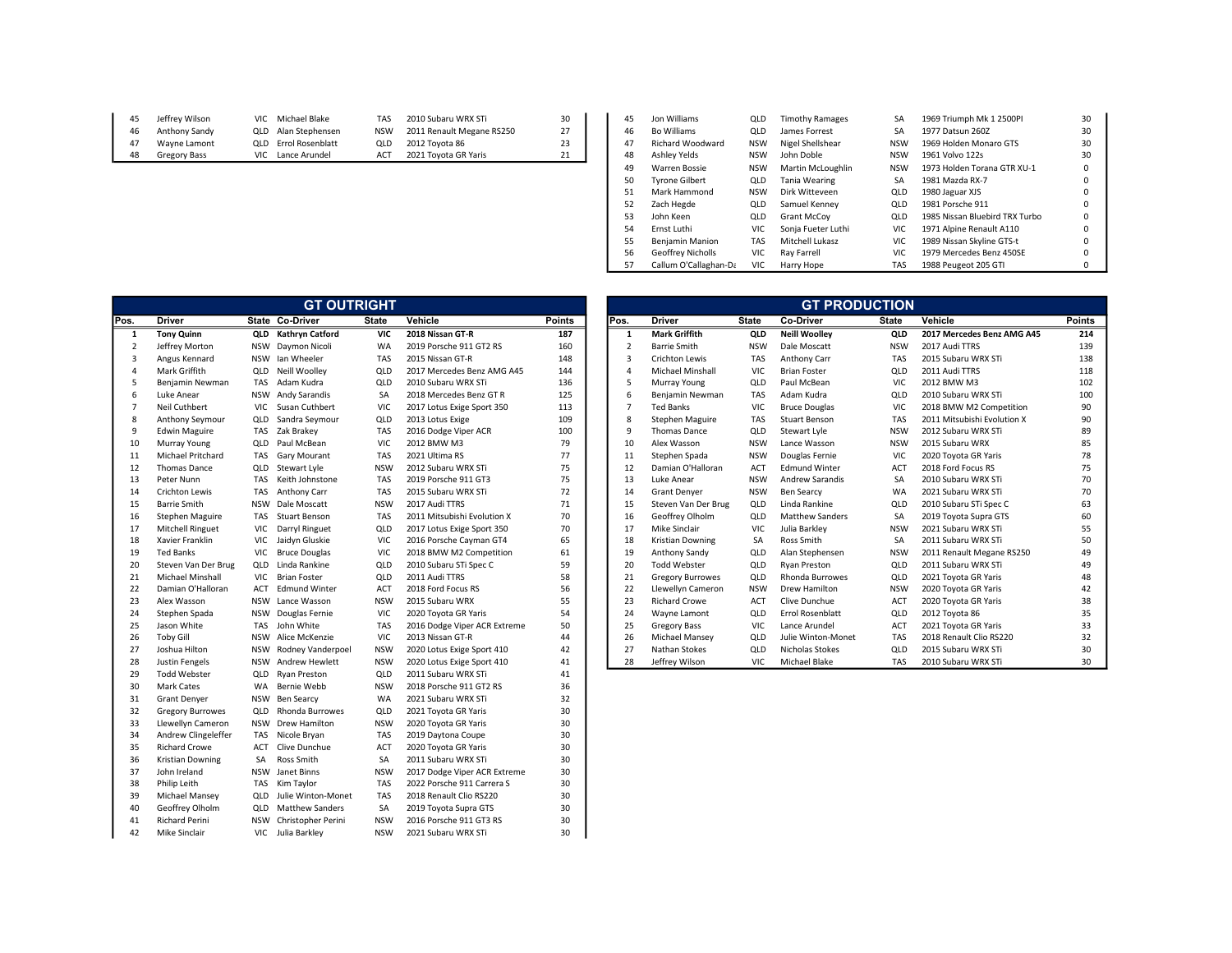| 43 | Nathan Stokes       |      | QLD Nicholas Stokes         | OLD        | 2015 Subaru WRX STi       | 30 |
|----|---------------------|------|-----------------------------|------------|---------------------------|----|
| 44 | Maxwell Williams    | ACT  | Peter Bush                  | ACT        | 2021 Porsche Cayman GT4   | 30 |
| 45 | Jeffrey Wilson      | VIC. | Michael Blake               | <b>TAS</b> | 2010 Subaru WRX STi       | 30 |
| 46 | Anthony Sandy       |      | QLD Alan Stephensen         | <b>NSW</b> | 2011 Renault Megane RS250 | 27 |
| 47 | Wavne Lamont        |      | <b>QLD</b> Errol Rosenblatt | OLD        | 2012 Toyota 86            | 23 |
| 48 | <b>Gregory Bass</b> | VIC. | Lance Arundel               | ACT        | 2021 Toyota GR Yaris      | 21 |

|      |                          |            | <b>EARLY MODERN 2</b>  |              |                            |               |      |                       |            | <b>EARLY MODERN 4</b> |              |
|------|--------------------------|------------|------------------------|--------------|----------------------------|---------------|------|-----------------------|------------|-----------------------|--------------|
| Pos. | <b>Driver</b>            |            | State Co-Driver        | <b>State</b> | Vehicle                    | <b>Points</b> | Pos. | <b>Driver</b>         | State      | Co-Driver             | <b>State</b> |
|      | Paolo Buccini            | QLD        | <b>Claire Buccini</b>  | QLD          | 2008 BMW 135i              | 220           |      | <b>Liam Howarth</b>   | <b>NSW</b> | Larry Howarth         | <b>NSW</b>   |
|      | David Blunden            | VIC        | Rob Sheppard           | <b>TAS</b>   | 1997 Nissan Skyline GTS-t  | 123           |      | Jason Wright          | <b>NSW</b> | Fiona Wright          | <b>NSW</b>   |
| 3    | Adam Spence              | <b>NSW</b> | Lee Challoner-Miles    | <b>NSW</b>   | 2004 BMW M3 CSL            | 100           |      | Geoffrey Hewitt       | QLD        | Toni Hewitt           | QLD          |
| 4    | Paul Henry               | QLD        | Katharine Henry        | QLD          | 2006 Porsche Cayman S      | 90            |      | Andy Tudor            | <b>WA</b>  | Nathan Quartermaine   | <b>WA</b>    |
| 5    | Cameron Wearing          | <b>SA</b>  | Tania Wearing          | <b>SA</b>    | 2007 BMW M3                | 85            |      | <b>Trevor Macleod</b> | <b>TAS</b> | <b>Steve Glenney</b>  | <b>TAS</b>   |
| 6    | <b>Edward Merewether</b> | <b>NSW</b> | Jennifer Gillott       | <b>NSW</b>   | 2007 Renault Megane F1 R26 | 75            | h    | <b>Tyler Page</b>     | <b>TAS</b> | Rvan Sheehan          | <b>TAS</b>   |
|      | Peter Roberts            | TAS        | Suzanne Atkins         | <b>TAS</b>   | 1992 Nissan Skyline GTS-t  | 70            |      | Anthony Moss          | <b>VIC</b> | Julie Hunter          | <b>VIC</b>   |
| 8    | Andrew Bollom            | <b>NSW</b> | <b>Collins Greaves</b> | <b>NSW</b>   | 2003 Mazda RX-8 SP         | 65            |      | Ralph Norton          | <b>TAS</b> | <b>Malcolm Norton</b> | <b>VIC</b>   |
| 9    | lan Gough                | QLD        | Zachary Gough          | QLD          | 1998 Nissan Skyline        | 63            |      | Melinda Bergmann      | QLD        | Kelly Handley         | <b>NSW</b>   |
| 10   | Christopher Carney       | QLD        | Lacey Wade             | QLD          | 1991 Toyota Corolla GTI/SX | 59            | 10   | Graeme Colls          | QLD        | Sandra Colls          | QLD          |
| 11   | Allan Rumble             | VIC.       | Casey Rumble           | <b>VIC</b>   | 2003 Holden Commodore      | 59            | 11   | Roy Davis             | QLD        | <b>Phillip Smith</b>  | QLD          |
| 12   | Anthony Mathias          | VIC        | Kajeera Jenkins        | <b>VIC</b>   | 2004 Toyota MR2 Spyder     | 56            | 12   | Christopher Jaques    | <b>NSW</b> | Kate Jaques           | <b>NSW</b>   |
| 13   | Mark Bright              | <b>TAS</b> | Martin Cole            | <b>TAS</b>   | 2003 Holden Commodore      | 55            | 13   | Aaron Dunkerton       | QLD        | Alan Stean            | QLD          |
| 14   | Glenn Ridge              | <b>VIC</b> | Lindsay Ridge          | <b>SA</b>    | 1995 Mazda RX-7 SP         | 50            | 14   | Nathan Wright         | <b>NSW</b> | Carol Wright          | <b>NSW</b>   |
| 15   | John Provan              | QLD        | <b>Richard Bullard</b> | <b>NSW</b>   | 2003 Mazda MX-5            | 48            | 15   | <b>Bruce Absolon</b>  | QLD        | Gail Absolon          | QLD          |
| 16   | John Connolly            | <b>NSW</b> | Michael McMichael      | SA           | 1990 BMW 325i              | 46            | 16   | Ed Kreamer            | <b>NSW</b> | Paul Harvey           | <b>NSW</b>   |
| 17   | <b>Bruce Stephen</b>     | <b>WA</b>  | Kim Stephen            | <b>WA</b>    | 2009 Ford Focus            | 44            | 17   | <b>Allan Hines</b>    | VIC        | <b>Kerry Hines</b>    | <b>VIC</b>   |
| 18   | Christopher Exner        | VIC        | Bernie Webb            | ACT          | 1995 Mazda RX-7 SP         | 0             | 18   | Rhys Bawden           | QLD        | <b>Trent Eldridge</b> | QLD          |

|      |                                                                            |    | <b>EARLY MODERN 2</b>     |              |                            |               |                |                      |                         |              | <b>EARLY MODERN 4</b>           |                          |                                 |               |
|------|----------------------------------------------------------------------------|----|---------------------------|--------------|----------------------------|---------------|----------------|----------------------|-------------------------|--------------|---------------------------------|--------------------------|---------------------------------|---------------|
| Pos. | <b>Driver</b>                                                              |    | State Co-Driver           | <b>State</b> | <b>Vehicle</b>             | <b>Points</b> | Pos.           |                      | <b>Driver</b>           | <b>State</b> | Co-Driver                       | <b>State</b>             | Vehicle                         | <b>Points</b> |
| -1   | Paolo Buccini                                                              |    | <b>OLD</b> Claire Buccini | QLD          | 2008 BMW 135i              | 220           | -1             |                      | <b>Liam Howarth</b>     | <b>NSW</b>   | Larry Howarth                   | <b>NSW</b>               | 1995 Nissan Skyline GT-R V-Spec | 149           |
|      | David Blunden                                                              |    | VIC Rob Sheppard          | TAS          | 1997 Nissan Skyline GTS-t  | 123           | $\overline{2}$ |                      | Jason Wright            | <b>NSW</b>   | Fiona Wright                    | <b>NSW</b>               | 2008 Nissan GT-R                | 143           |
| 3    | Adam Spence                                                                |    | NSW Lee Challoner-Miles   | <b>NSW</b>   | 2004 BMW M3 CSL            | 100           | $\mathbf{3}$   |                      | Geoffrey Hewitt         | QLD          | <b>Toni Hewitt</b>              | QLD                      | 2009 Nissan GT-R                | 126           |
| 4    | Paul Henry                                                                 |    | QLD Katharine Henry       | QLD          | 2006 Porsche Cayman S      | 90            |                |                      | Andy Tudor              | WA           | Nathan Quartermaine             | WA                       | 2004 Porsche 911 Turbo          | 124           |
| 5    | Cameron Wearing                                                            | SA | Tania Wearing             | SA           | 2007 BMW M3                | 85            |                |                      | <b>Trevor Macleod</b>   | TAS          | <b>Steve Glenney</b>            | <b>TAS</b>               | 2009 Nissan GT-R                | 100           |
| 6    | <b>Edward Merewether</b>                                                   |    | NSW Jennifer Gillott      | <b>NSW</b>   | 2007 Renault Megane F1 R26 | 75            | 6              |                      | <b>Tyler Page</b>       | <b>TAS</b>   | Rvan Sheehan                    | <b>TAS</b>               | 2007 Subaru WRX S204            | 85            |
|      | Peter Roberts                                                              |    | TAS Suzanne Atkins        | TAS          | 1992 Nissan Skyline GTS-t  | 70            |                |                      | <b>Anthony Moss</b>     | VIC          | Julie Hunter                    | VIC                      | 2008 Mitsubishi Evolution X     | 70            |
| 8    | Andrew Bollom                                                              |    | NSW Collins Greaves       | <b>NSW</b>   | 2003 Mazda RX-8 SP         | 65            | 8              |                      | Ralph Norton            | TAS          | <b>Malcolm Norton</b>           | VIC                      | 2008 Subaru WRX STi             | 70            |
| 9    | lan Gough                                                                  |    | QLD Zachary Gough         | <b>QLD</b>   | 1998 Nissan Skyline        | 63            | -9             |                      | Melinda Bergmann        | QLD          | Kelly Handley                   | <b>NSW</b>               | 2006 Subaru WRX STi             | 65            |
| 10   | <b>Christopher Carnev</b>                                                  |    | <b>OLD</b> Lacev Wade     | QLD          | 1991 Toyota Corolla GTI/SX | 59            |                | 10                   | Graeme Colls            | QLD          | Sandra Colls                    | QLD                      | 1997 Subaru WRX STi             | 63            |
| 11   | Allan Rumble                                                               |    | VIC Casey Rumble          | <b>VIC</b>   | 2003 Holden Commodore      | 59            | 11             |                      | <b>Roy Davis</b>        | QLD          | <b>Phillip Smith</b>            | QLD                      | 2009 Mitsubishi Evolution X RS  | 60            |
| 12   | <b>Anthony Mathias</b>                                                     |    | VIC Kajeera Jenkins       | VIC          | 2004 Toyota MR2 Spyder     | 56            |                | 12                   | Christopher Jaques      | <b>NSW</b>   | Kate Jaques                     | <b>NSW</b>               | 2001 Mitsubishi Evolution IX    | 59            |
| 13   | Mark Bright                                                                |    | TAS Martin Cole           | <b>TAS</b>   | 2003 Holden Commodore      | 55            |                | 13                   | Aaron Dunkerton         | QLD          | Alan Stean                      | QLD                      | 2003 Mitsubishi Evolution VIII  | 56            |
| 14   | Glenn Ridge                                                                |    | VIC Lindsay Ridge         | SA           | 1995 Mazda RX-7 SP         | 50            |                | 14                   | Nathan Wright           | <b>NSW</b>   | Carol Wright                    | <b>NSW</b>               | 2008 Mitsubishi Evolution X RS  | 55            |
| 15   | John Provan<br><b>QLD</b> Richard Bullard<br><b>NSW</b><br>2003 Mazda MX-5 |    |                           |              | 48                         |               | 15             | <b>Bruce Absolon</b> | QLD                     | Gail Absolon | QLD                             | 2005 Porsche 996 Turbo S | 53                              |               |
| 16   | John Connolly                                                              |    | NSW Michael McMichael     | SA           | 1990 BMW 325i              | 46            |                | 16                   | <b>Ed Kreamer</b>       | <b>NSW</b>   | Paul Harvey                     | <b>NSW</b>               | 2008 Mitsubishi Evolution X     | 53            |
| 17   | <b>Bruce Stephen</b>                                                       |    | WA Kim Stephen            | <b>WA</b>    | 2009 Ford Focus            | 44            | 17             |                      | Allan Hines             | VIC          | <b>Kerry Hines</b>              | <b>VIC</b>               | 2008 Mitsubishi Evolution X     | 50            |
| 18   | Christopher Exner                                                          |    | VIC Bernie Webb           | <b>ACT</b>   | 1995 Mazda RX-7 SP         | $\Omega$      |                | 18                   | Rhys Bawden             | QLD          | <b>Trent Eldridge</b>           | QLD                      | 2003 Subaru WRX STi             | 49            |
|      |                                                                            |    |                           |              |                            |               |                | 19                   | Adam Crich              | WA           | Peter Crich                     | <b>NSW</b>               | 1999 Mitsubishi Evolution VI RS | 48            |
|      |                                                                            |    |                           |              |                            |               | 20             |                      | Peter Beasley           | WA           | Fiona Beasley                   | WA                       | 2007 Mitsubishi Evolution IX    | 46            |
|      |                                                                            |    |                           |              |                            |               | 21             |                      | Callum Taylor           | QLD          | Glen Thorp                      | QLD                      | 1993 Subaru Liberty             | 45            |
|      |                                                                            |    |                           |              |                            |               |                | 22                   | James Stewart           | <b>NSW</b>   | Ethan Fletcher                  | <b>NSW</b>               | 2000 Subaru WRX STi             | 44            |
|      |                                                                            |    |                           |              |                            |               | 23             |                      | Michael Civil           | <b>WA</b>    | Jack Civil                      | WA                       | 2006 Mitsubishi Evolution IX    | 42            |
|      |                                                                            |    |                           |              |                            |               | 24             |                      | Adam Clark-Lynch        | QLD          | Adam Clark-Lynch                | QLD                      | 1999 Subaru WRX                 | 40            |
|      |                                                                            |    |                           |              |                            |               | 25             |                      | <b>Bentley Matthews</b> | <b>NSW</b>   | <b>Bruce Robins</b>             | WA                       | 2005 Mitsubishi Evolution IX    | 38            |
|      |                                                                            |    |                           |              |                            |               |                | 26                   | Andrew Horn             | QLD          | Sally Coning                    | QLD                      | 1998 Mitsubishi Evolution V     | $\Omega$      |
|      |                                                                            |    |                           |              |                            |               | 27             |                      | <b>Trevor Macleod</b>   | TAS          | Ian Wheeler                     | <b>TAS</b>               | 2009 Nissan GT-R                |               |
|      |                                                                            |    |                           |              |                            |               |                | 28                   | <b>Andrew Penny</b>     | <b>NSW</b>   | Kirra Penny                     | QLD                      | 1999 Subaru Impreza             | O             |
|      |                                                                            |    |                           |              |                            |               | 29             |                      | <b>Gregg Taylor</b>     | QLD          | Craig Milich                    | <b>TAS</b>               | 2008 Subaru WRX                 |               |
|      |                                                                            |    |                           |              |                            |               |                | 30                   | <b>Ryan Verner</b>      | <b>VIC</b>   | <b>Tristan Stirling-Cameron</b> | <b>VIC</b>               | 2009 Mitsubishi Evolution X     | $\Omega$      |

|      |                        |            | <b>CLASSIC GT</b>      |              |                               |               |      |                         |              | <b>CLASSIC</b>            |
|------|------------------------|------------|------------------------|--------------|-------------------------------|---------------|------|-------------------------|--------------|---------------------------|
| Pos. | <b>Driver</b>          |            | State Co-Driver        | <b>State</b> | Vehicle                       | <b>Points</b> | Pos. | <b>Driver</b>           | <b>State</b> | Co-Driver                 |
|      | <b>Meng Chung</b>      | ACT        | <b>Rhys Llewellyn</b>  | <b>NSW</b>   | 1989 BMW M3                   | 111           |      | <b>Peter Gluskie</b>    | <b>VIC</b>   | <b>Samantha Winter</b>    |
|      | Mark Clair             | <b>VIC</b> | Ray Farrell            | <b>VIC</b>   | 1974 Porsche 911 Carrera RSR  | 109           |      | Peter Ullrich           | <b>NSW</b>   | Sari Ullrich              |
|      | Jon Siddins            | QLD        | Gina Siddins           | QLD          | 1970 Datsun 240Z              | 100           |      | Darryl Bennett          | <b>TAS</b>   | Mary White                |
|      | Michael Revnolds       | QLD        | <b>Stacev Revnolds</b> | QLD          | 1981 Holden Commodore         | 97            | 4    | Leigh Achterberg        | QLD          | <b>Gregory Fitzgerald</b> |
|      | Daniel Bowden          | QLD        | Tiffanie Hepburn       | QLD          | 1965 Ford Shelby GT350        | 95            |      | Michael Francis         | QLD          | Dale Francis              |
| 6    | Colin Byrne            | <b>VIC</b> | Michael Partridge      | <b>VIC</b>   | 1975 Lancia Stratos           | 91            | 6    | Caleb Hughes            | <b>TAS</b>   | Mary Hughes               |
|      | Michael Brav           | <b>NSW</b> | Daniel Bray            | <b>NSW</b>   | 1975 Holden Torana            | 90            |      | Patrick Barnett         | QLD          | Katie Barnett             |
| 8    | Adam Kaplan            | <b>NSW</b> | Aleshia Penney         | <b>NSW</b>   | 1988 Giocattaolo Group B      | 85            | 8    | Robin Lowe              | <b>VIC</b>   | Peter Lowe                |
| 9    | Graham Copeland        | QLD        | Joshua Herbert         | QLD          | 1986 Porsche 944 Turbo        | 80            | 9    | <b>Bruce Power</b>      | ACT          | Russell Hannah            |
| 10   | Dale Ricketts          | VIC.       | Alan Ricketts          | <b>VIC</b>   | 1989 Holden Commodore Group A | 75            | 10   | Philip-Jon Buggee       | <b>VIC</b>   | Paul Freame               |
| 11   | Anthony Genocchio      | QLD        | Robert Horsfall        | QLD          | 1983 Holden Commodore         | 70            | 11   | Geoffrey Taylor         | <b>VIC</b>   | Lee Harper                |
| 12   | Roger Lomman           | <b>SA</b>  | Anne Bainbridge        | <b>SA</b>    | 1972 Datsun 240Z              | 70            | 12   | <b>Richard Woodward</b> | <b>NSW</b>   | Nigel Shellshear          |
| 13   | <b>Stewart Mcaulev</b> | <b>VIC</b> | Philippe Etienne       | <b>VIC</b>   | 1985 Porsche 911 Carrera      | 70            | 13   | <b>Brian Dermott</b>    | VIC          | Linda Dermott             |
| 14   | Mark Hammond           | NSW        | Dirk Witteveen         | QLD          | 1989 Nissan GT-R              | 65            | 14   | Ian Roberts             | <b>TAS</b>   | Rainier Roberts           |

|      |                        |     | <b>CLASSIC GT</b>          |            |                               |               |      |                      |              | <b>CLASSIC</b>            |            |                              |        |
|------|------------------------|-----|----------------------------|------------|-------------------------------|---------------|------|----------------------|--------------|---------------------------|------------|------------------------------|--------|
| Pos. | <b>Driver</b>          |     | State Co-Driver            | State      | Vehicle                       | <b>Points</b> | Pos. | <b>Driver</b>        | <b>State</b> | Co-Driver                 | State      | Vehicle                      | Points |
|      | <b>Meng Chung</b>      |     | <b>ACT</b> Rhys Llewellyn  | <b>NSW</b> | 1989 BMW M3                   | 111           |      | <b>Peter Gluskie</b> | <b>VIC</b>   | Samantha Winter           | <b>VIC</b> | 1989 BMW 325e                | 165    |
|      | Mark Clair             |     | VIC Ray Farrell            | <b>VIC</b> | 1974 Porsche 911 Carrera RSR  | 109           |      | Peter Ullrich        | <b>NSW</b>   | Sari Ullrich              | <b>NSW</b> | 1964 Studebaker Avanti       | 95     |
|      | Jon Siddins            | QLD | Gina Siddins               | QLD        | 1970 Datsun 240Z              | 100           |      | Darryl Bennett       | <b>TAS</b>   | Mary White                | <b>TAS</b> | 1989 Suzuki Swift GTI        | 95     |
|      | Michael Reynolds       |     | QLD Stacey Reynolds        | QLD        | 1981 Holden Commodore         | 97            |      | Leigh Achterberg     | QLD          | <b>Gregory Fitzgerald</b> | QLD        | 1982 Porsche 944             | 85     |
|      | Daniel Bowden          | QLD | Tiffanie Hepburn           | QLD        | 1965 Ford Shelby GT350        | 95            |      | Michael Francis      | QLD          | Dale Francis              | QLD        | 1983 Alfa Romeo Alfetta GTV6 | 80     |
| 6    | Colin Byrne            |     | VIC Michael Partridge      | <b>VIC</b> | 1975 Lancia Stratos           | 91            | b    | Caleb Hughes         | <b>TAS</b>   | Mary Hughes               | <b>TAS</b> | 1982 Ford Falcon             | 75     |
|      | Michael Brav           |     | NSW Daniel Brav            | <b>NSW</b> | 1975 Holden Torana            | 90            |      | Patrick Barnett      | <b>QLD</b>   | Katie Barnett             | QLD        | 1979 Ford Cortina            | 70     |
| 8    | Adam Kaplan            |     | NSW Aleshia Penney         | <b>NSW</b> | 1988 Giocattaolo Group B      | 85            | 8    | Robin Lowe           | <b>VIC</b>   | Peter Lowe                | VIC.       | 1971 Datsun 240Z             | 70     |
|      | Graham Copeland        |     | QLD Joshua Herbert         | QLD        | 1986 Porsche 944 Turbo        | 80            |      | <b>Bruce Power</b>   | ACT          | Russell Hannah            | <b>NSW</b> | 1979 Mazda RX-7              | 65     |
| 10   | Dale Ricketts          |     | VIC Alan Ricketts          | <b>VIC</b> | 1989 Holden Commodore Group A | 75            | 10   | Philip-Jon Buggee    | VIC.         | Paul Freame               | VIC.       | 1975 Fiat 131                | 63     |
| 11   | Anthony Genocchio      |     | <b>QLD</b> Robert Horsfall | QLD        | 1983 Holden Commodore         | 70            |      | Geoffrey Taylor      | <b>VIC</b>   | Lee Harper                | VIC        | 1974 Porsche 911 Carrera     | 60     |
| 12   | Roger Lomman           |     | SA Anne Bainbridge         | SA         | 1972 Datsun 240Z              | 70            |      | Richard Woodward     | <b>NSW</b>   | Nigel Shellshear          | <b>NSW</b> | 1969 Holden Monaro GTS       | 55     |
| 13   | <b>Stewart Mcaulev</b> |     | VIC Philippe Etienne       | <b>VIC</b> | 1985 Porsche 911 Carrera      | 70            |      | <b>Brian Dermott</b> | <b>VIC</b>   | Linda Dermott             | VIC        | 1961 Austin Healey 3000 Mk 2 | 50     |
| 14   | Mark Hammond           |     | NSW Dirk Witteveen         | QLD        | 1989 Nissan GT-R              | 65            |      | Ian Roberts          | <b>TAS</b>   | Rainier Roberts           | <b>TAS</b> | 1978 Ford Falcon Cobra       | 48     |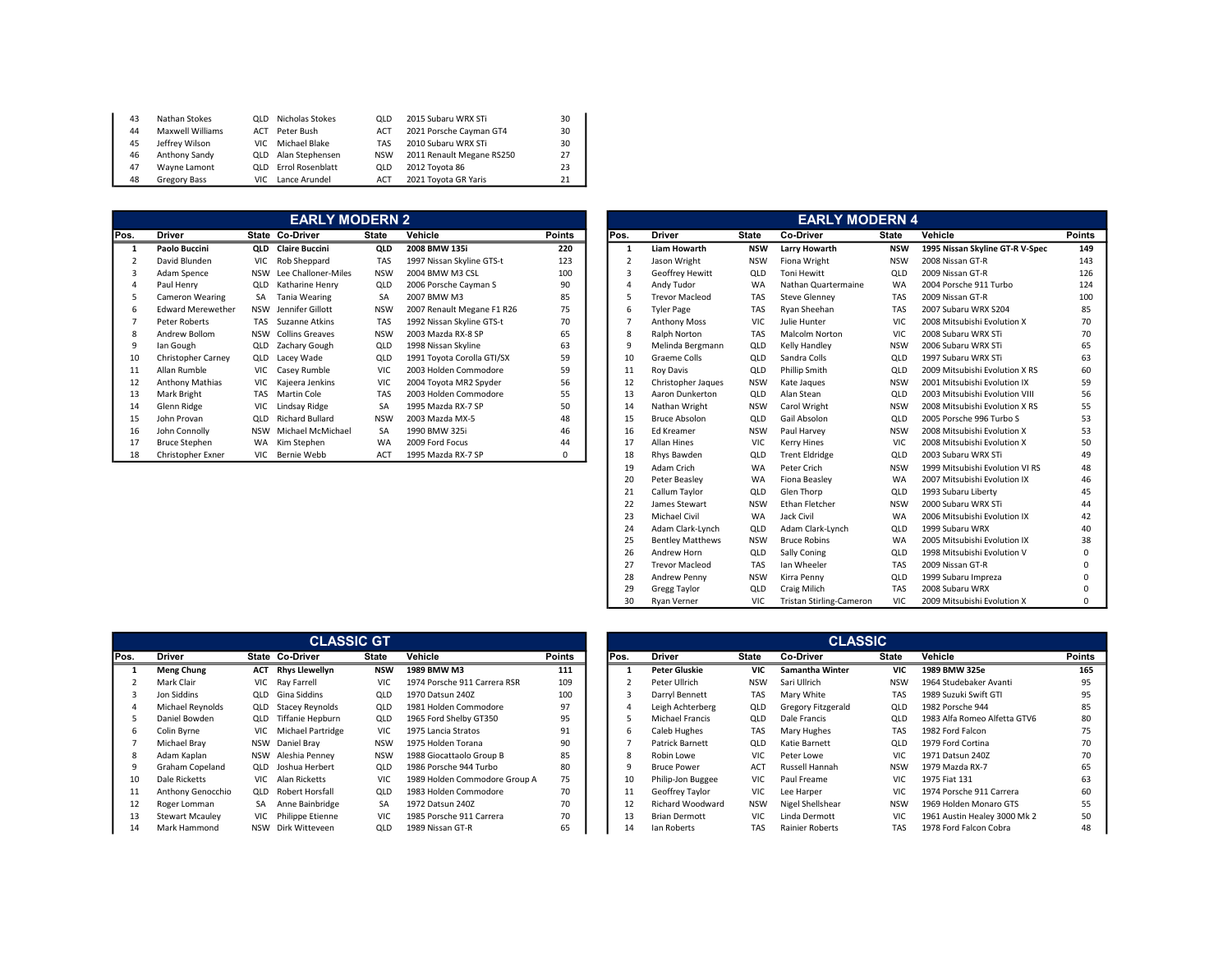| 15 | Stewart Reid           | QLD  | Jennifer Cole          | NT         | 1980 Ford Escort               | 63       |
|----|------------------------|------|------------------------|------------|--------------------------------|----------|
| 16 | <b>Stephen Sims</b>    | TAS  | Abbey Sims             | TAS        | 1986 Ford RS200                | 60       |
| 17 | Jamie Macfarlane       | QLD  | <b>Raymond Priest</b>  | QLD        | 1982 Holden Commodore Rally    | 59       |
| 18 | <b>Roy Davis</b>       | QLD  | <b>Phillip Smith</b>   | QLD        | 1969 Triumph 2.5 PI            | 56       |
| 19 | Luke Olholm            | QLD  | Eric Manderson         | QLD        | 1975 Datsun 260Z               | 56       |
| 20 | Craig Haysman          | SA   | Julie Boorman          | SA         | 1979 Triumph TR7 V8            | 55       |
| 21 | Chris Saunders         |      | QLD Robin Smyth        | QLD        | 1971 Ford Escort               | 49       |
| 22 | Craig Walsh            | NSW  | John Henderson         | <b>NSW</b> | 1985 BMW 325e                  | 49       |
| 23 | Melinda Bergmann       |      | QLD Gregory Fitzgerald | QLD        | 1989 BMW 325is                 | 45       |
| 24 | Shane Buchanan         |      | QLD Trevor Thompson    | QLD        | 1983 Mitsubishi Starion        | 41       |
| 25 | Zach Hegde             | QLD  | Samuel Kenney          | QLD        | 1981 Porsche 911               | $\Omega$ |
| 26 | John Keen              | QLD  | <b>Grant McCov</b>     | QLD        | 1985 Nissan Bluebird TRX Turbo | 0        |
| 27 | <b>Benjamin Manion</b> | TAS  | Mitchell Lukasz        | VIC.       | 1989 Nissan Skyline GTS-t      | 0        |
| 28 | Geoffrey Nicholls      | VIC. | Ray Farrell            | <b>VIC</b> | 1979 Mercedes Benz 450SE       | 0        |

| 15 | <b>Stewart Reid</b> | QLD Jennifer Cole         | NT         | 1980 Ford Escort               | 63       | 15 | Malcolm Allen         | QLD        | Michael Logan          | QLD        | 1989 BMW 325e               |    |
|----|---------------------|---------------------------|------------|--------------------------------|----------|----|-----------------------|------------|------------------------|------------|-----------------------------|----|
| 16 | Stephen Sims        | TAS Abbey Sims            | <b>TAS</b> | 1986 Ford RS200                | 60       | 16 | <b>Gregory Cook</b>   | VIC        | David Cooper           |            | 1971 Porsche 911 Carrera RS |    |
|    | Jamie Macfarlane    | <b>QLD</b> Raymond Priest | QLD        | 1982 Holden Commodore Rally    | 59       |    | Jon Williams          | QLD        | <b>Timothy Ramages</b> | SA         | 1969 Triumph Mk 1 2500PI    | 42 |
| 18 | Roy Davis           | <b>QLD</b> Phillip Smith  | QLD        | 1969 Triumph 2.5 PI            | 56       | 18 | John Ravic            | <b>NSW</b> | Tony Kiss              | <b>NSW</b> | 1973 Valiant Charger 6 pack | 40 |
| 19 | Luke Olholm         | <b>QLD</b> Eric Manderson | QLD        | 1975 Datsun 260Z               | 56       | 19 | Simon Davison         | TAS        | Amanda Davison         | TAS        | 1955 Austin A30             |    |
| 20 | Craig Havsman       | SA Julie Boorman          | SA         | 1979 Triumph TR7 V8            |          | 20 | Bo Williams           | QLD        | James Forrest          | SА         | 1977 Datsun 260Z            |    |
| 21 | Chris Saunders      | <b>QLD</b> Robin Smyth    | QLD        | 1971 Ford Escort               | 49       | 21 | Peter Riseborough     | VIC        | Thomas Riseborough     | VIC.       | 1988 BMW 325i               |    |
| 22 | Craig Walsh         | NSW John Henderson        | NSW        | 1985 BMW 325e                  | 49       | 22 | <b>Grant Chugg</b>    | <b>TAS</b> | Damien Roach           | TAS        | 1973 Datsun 240Z            |    |
| 23 | Melinda Bergmann    | QLD Gregory Fitzgerald    | QLD        | 1989 BMW 325is                 | 45       | 23 | Nik Prieston          | <b>NSW</b> | Dylan Braithwaite      |            | 1989 Porsche 944 S2         |    |
| 24 | Shane Buchanan      | QLD Trevor Thompson       | QLD        | 1983 Mitsubishi Starion        | 41       | 24 | Ashley Yelds          | NSW        | John Doble             | <b>NSW</b> | 1961 Volvo 122s             | 30 |
| 25 | Zach Hegde          | <b>QLD</b> Samuel Kenney  | QLD        | 1981 Porsche 911               |          | 25 | Warren Bossie         | <b>NSW</b> | Martin McLoughlin      | <b>NSW</b> | 1973 Holden Torana GTR XU-1 |    |
| 26 | John Keen           | <b>QLD</b> Grant McCov    | QLD        | 1985 Nissan Bluebird TRX Turbo | $\Omega$ | 26 | <b>Tyrone Gilbert</b> | QLD        | Tania Wearing          | SA         | 1981 Mazda RX-7             |    |
|    | Benjamin Manion     | TAS Mitchell Lukasz       |            | 1989 Nissan Skyline GTS-t      | $\Omega$ |    | Ernst Luthi           | VIC        | Sonia Fueter Luthi     |            | 1971 Alpine Renault A110    |    |
| 28 | Geoffrey Nicholls   | VIC Rav Farrell           | VIC.       | 1979 Mercedes Benz 450SE       | 0        | 28 | Callum O'Callaghan-Da | VIC        | Harry Hope             | TAS        | 1988 Peugeot 205 GTI        |    |

|                |                         |            | <b>GT SPORTS TROPHY</b>    |              |                                |               |                |                       |              | <b>THOROUGHBRED TROPHY</b> |              |        |
|----------------|-------------------------|------------|----------------------------|--------------|--------------------------------|---------------|----------------|-----------------------|--------------|----------------------------|--------------|--------|
| Pos.           | <b>Driver</b>           |            | State Co-Driver            | <b>State</b> | Vehicle                        | <b>Points</b> | Pos.           | <b>Driver</b>         | <b>State</b> | Co-Driver                  | <b>State</b> | Vehic  |
| 1              | <b>Steven Sher</b>      |            | <b>NSW</b> Fergal Murphy   | <b>NSW</b>   | 2016 Lotus Exige               | 163           | 1              | <b>Jack Waldron</b>   | <b>VIC</b>   | <b>Gordon Gregory</b>      | <b>VIC</b>   | 19811  |
| $\overline{2}$ | <b>Matthew Gibbens</b>  |            | NSW Timothy Jurd           | <b>NSW</b>   | 2020 Lotus Exige 410           | 160           | $\overline{2}$ | John Stanton          | <b>NSW</b>   | John Blake                 | TAS          | 1981 F |
| 3              | Martin Duursma          | NSW        | <b>Richard Wodhams</b>     | <b>NSW</b>   | 2018 Lotus Exige Cup 430       | 126           | $\overline{3}$ | Matthew Carey         | <b>TAS</b>   | Jason Spotswood            | <b>TAS</b>   | 1979 H |
| 4              | David Kennedy           | QLD        | Isabella Kennedy           | QLD          | 2020 Toyota GR Yaris           | 123           | $\overline{4}$ | Laura Rogers          | VIC          | <b>Gavin Rogers</b>        | VIC          | 1957/  |
| 5              | Robert Oshlack          | QLD        | Neysa Ellison              | QLD          | 2015 Porsche 911 GT3           | 108           | 5              | <b>Robert Russell</b> | <b>NSW</b>   | <b>Andrew Peters</b>       | <b>NSW</b>   | 1989 F |
| 6              | Paul Poulter            |            | QLD Sharon Poulter         | QLD          | 2010 Mitsubishi Evolution X    | 101           | 6              | Stephen Gould         | <b>VIC</b>   | Jack Gould                 | QLD          | 1985 E |
| 7              | Nam Kong (Benny) Lam    | <b>VIC</b> | Sung Yau                   | VIC          | 2014 Subaru BRZ                | 80            | $\overline{7}$ | <b>Timothy Hall</b>   | QLD          | Kym Hall                   | QLD          | 1980 H |
| 8              | Geoffrey Olholm         |            | <b>QLD</b> Matthew Sanders | SA           | 2019 Toyota Supra GTS          | 70            | 8              | John Loth             | <b>QLD</b>   | Evan Jones                 | QLD          | 1971   |
| 9              | <b>Casey Price</b>      | TAS        | Rachael Ferrante           | <b>WA</b>    | 2013 Mini GP2                  | 65            | 9              | Geoffrey Corah        | <b>NSW</b>   | <b>Brett Dillon</b>        | <b>NSW</b>   | 1973 / |
| 10             | <b>Gwesyn Dalliston</b> | QLD        | Robert Goodwin             | QLD          | 2003 Nissan 350Z Track         | 63            | 10             | <b>Brett Dillon</b>   | <b>NSW</b>   | Geoffrey Corah             | <b>NSW</b>   | 1973 / |
| 11             | <b>Brad Robinson</b>    | <b>NSW</b> | <b>Brian Robinson</b>      | <b>NSW</b>   | 2017 Ford Focus RS             | 60            | 11             | Thomas English        | QLD          | <b>Trent Vidler</b>        | QLD          | 1967 H |
| 12             | Robert Bryden           |            | NSW Ian Noble              | <b>NSW</b>   | 2020 Lotus Exige               | 59            | 12             | William St Leger      | <b>TAS</b>   | Marcelle St Leger          | <b>TAS</b>   | 1969 } |
| 13             | Joe Chuadee             | QLD        | Jason Holt                 | QLD          | 2004 Renault Megane            | 59            | 13             | Leo Rodriguez         | QLD          | Paul Frank                 | QLD          | 1988   |
| 14             | Warren Hendry           | QLD        | Mitchell Hendry            | QLD          | 2020 Toyota Yaris              | 56            | 14             | Norbert Wegner        | QLD          | Kim Wegner                 | QLD          | 1965 F |
| 15             | <b>Robert Withers</b>   | <b>ACT</b> | <b>Graham Withers</b>      | <b>NSW</b>   | 2012 Renault Megane            | 55            | 15             | David Currow          | <b>NSW</b>   | Kate O'Donnell             | <b>NSW</b>   | 1969 F |
| 16             | Laura Rogers            | <b>VIC</b> | <b>Gavin Rogers</b>        | VIC          | 2021 Lotus Exige               | 53            | 16             | Brennan Burke         | <b>WA</b>    | Paul Burke                 | ACT          | 19701  |
| 17             | Lachlan O'Connor        | <b>TAS</b> | Roderic O'Connor           | TAS          | 2011 BMW M3                    | 50            | 17             | Zach Hegde            | QLD          | Samuel Kenney              | QLD          | 1985 F |
| 18             | Jason McGarry           | QLD        | Euan McGarry               | QLD          | 2017 Lotus Exige Sports 350    | 49            | 18             | <b>Bryan Ponting</b>  | QLD          | <b>Warren Saunders</b>     | QLD          | 1971   |
| 19             | Peter Taylor            |            | NSW Tristan Taylor         | <b>NSW</b>   | 2015 Lotus Exige Sports 350    | 49            |                |                       |              |                            |              |        |
| 20             | Scott Coppleman         | TAS        | Matt Van Rooye             | TAS          | 2015 Subaru WRX STi            | 46            |                |                       |              |                            |              |        |
| 21             | <b>Bradley Rootsey</b>  | QLD        | Joanne Berry               | QLD          | 2003 Mitsubishi Evolution VIII | 45            |                |                       |              |                            |              |        |
| 22             | Simon Trude             | <b>NSW</b> | Dion Morrison              | <b>NSW</b>   | 2019 Lotus Exige Sport 410     | 45            |                |                       |              |                            |              |        |
| 23             | Joseph Sgambellone      | <b>NSW</b> | <b>Benjamin Senes</b>      | <b>NSW</b>   | 2018 Audi TTRS                 | 41            |                |                       |              |                            |              |        |
| 24             | Jordan Williams         | QLD        | <b>Richard Williams</b>    | QLD          | 2013 Mini JCW GP               | 41            |                |                       |              |                            |              |        |
| 25             | Mark Foley              | <b>NSW</b> | <b>Mathew Wallace</b>      | VIC          | 2016 Porsche GT3 RS            | 38            |                |                       |              |                            |              |        |
| 26             | Adrian Cencigh          | <b>NSW</b> | David Cencigh              | <b>NSW</b>   | 2013 Audi TTRS                 | 35            |                |                       |              |                            |              |        |
| 27             | Ian Samson              | <b>VIC</b> | Alexia Frost               | VIC          | 2010 Subaru WRX STi            | 31            |                |                       |              |                            |              |        |
| 28             | Jamie Whitmore          | <b>VIC</b> | <b>Bradley Whitmore</b>    | VIC          | 2018 Porsche Cayman            | 30            |                |                       |              |                            |              |        |
| 29             | Christoph Heiniger      |            | NSW Andrew Mckellar        | <b>NSW</b>   | 2014 Toyota 86                 | 29            |                |                       |              |                            |              |        |
| 30             | Alexis Clarkin          | <b>VIC</b> | Elena Clarkin              | VIC          | 2003 BMW M3                    | 28            |                |                       |              |                            |              |        |
| 31             | Justin Waterhouse       | <b>VIC</b> | Adrian Bryant              | VIC          | 2015 Mitsubishi Evolution X    | 27            |                |                       |              |                            |              |        |
| 32             | Christopher Morrissey   |            | NSW Gordon Lennox          | <b>NSW</b>   | 2004 BMW M3                    | 0             |                |                       |              |                            |              |        |
| 33             | Arthur Nash             |            | QLD Joshua Nash            | QLD          | 2017 Ford Focus RS             | $\Omega$      |                |                       |              |                            |              |        |

|      | <b>TSD TROPHY</b>      |  |                           |            |                              |               |  |  |  |  |
|------|------------------------|--|---------------------------|------------|------------------------------|---------------|--|--|--|--|
| Pos. | <b>Driver</b>          |  | State Co-Driver           | State      | Vehicle                      | <b>Points</b> |  |  |  |  |
|      | <b>Darryl Marshall</b> |  | <b>OLD</b> Peter Marshall | <b>OLD</b> | 2002 Ford Falcon Pursuit 250 | 170           |  |  |  |  |
|      | <b>Tracy Hoven</b>     |  | NSW Garth Davies          | <b>NSW</b> | 2018 Alpine A110             | 160           |  |  |  |  |
|      | Steve Brumby           |  | NSW Heather Brumby        | <b>NSW</b> | 1999 Alfa Romeo GTV          | 136           |  |  |  |  |

| <b>GT SPORTS TROPHY</b> |                         |  |                            |              |                             |        | THOROUGHBRED TROPHY |    |                      |              |                        |            |                            |        |
|-------------------------|-------------------------|--|----------------------------|--------------|-----------------------------|--------|---------------------|----|----------------------|--------------|------------------------|------------|----------------------------|--------|
| Pos.                    | <b>Driver</b>           |  | State Co-Driver            | <b>State</b> | Vehicle                     | Points | Pos.                |    | <b>Driver</b>        | <b>State</b> | <b>Co-Driver</b>       | State      | Vehicle                    | Points |
|                         | <b>Steven Sher</b>      |  | NSW Fergal Murphy          | <b>NSW</b>   | 2016 Lotus Exige            | 163    |                     |    | Jack Waldron         | VIC          | <b>Gordon Gregory</b>  | <b>VIC</b> | 1981 Mitsubishi Sigma      | 149    |
|                         | <b>Matthew Gibbens</b>  |  | NSW Timothy Jurd           | <b>NSW</b>   | 2020 Lotus Exige 410        | 160    |                     |    | John Stanton         | <b>NSW</b>   | John Blake             | <b>TAS</b> | 1981 Porsche 924 Turbo     | 131    |
|                         | Martin Duursma          |  | NSW Richard Wodhams        | <b>NSW</b>   | 2018 Lotus Exige Cup 430    | 126    |                     |    | <b>Matthew Carev</b> | <b>TAS</b>   | Jason Spotswood        | <b>TAS</b> | 1979 Holden Commodore      | 100    |
|                         | David Kennedy           |  | QLD Isabella Kennedy       | QLD          | 2020 Toyota GR Yaris        | 123    |                     |    | Laura Rogers         | VIC          | Gavin Rogers           | <b>VIC</b> | 1957 Austin Healey 100/6   | 85     |
|                         | Robert Oshlack          |  | <b>QLD</b> Nevsa Ellison   | QLD          | 2015 Porsche 911 GT3        | 108    |                     |    | Robert Russell       | <b>NSW</b>   | <b>Andrew Peters</b>   | <b>NSW</b> | 1989 Porsche 944S2         | 80     |
| 6                       | Paul Poulter            |  | QLD Sharon Poulter         | QLD          | 2010 Mitsubishi Evolution X | 101    |                     | 6  | Stephen Gould        | VIC.         | Jack Gould             | QLD        | 1985 BMW 323i              | 70     |
|                         | Nam Kong (Benny) Lam    |  | VIC Sung Yau               | <b>VIC</b>   | 2014 Subaru BRZ             | 80     |                     |    | Timothy Hall         | QLD          | Kym Hall               | QLD        | 1980 Holden Commodore      | 70     |
| 8                       | Geoffrey Olholm         |  | <b>QLD</b> Matthew Sanders | <b>SA</b>    | 2019 Toyota Supra GTS       |        |                     | 8  | John Loth            | QLD          | Evan Jones             | QLD        | 1971 Nissan Datsun 1600    | 70     |
|                         | Casey Price             |  | TAS Rachael Ferrante       | <b>WA</b>    | 2013 Mini GP2               | 65     |                     |    | Geoffrey Corah       | <b>NSW</b>   | <b>Brett Dillon</b>    | <b>NSW</b> | 1973 Alfa Romeo 105        | 65     |
| 10                      | <b>Gwesyn Dalliston</b> |  | QLD Robert Goodwin         | QLD          | 2003 Nissan 350Z Track      | 63     |                     | 10 | <b>Brett Dillon</b>  | <b>NSW</b>   | Geoffrey Corah         | <b>NSW</b> | 1973 Alfa 105              | 63     |
|                         | <b>Brad Robinson</b>    |  | NSW Brian Robinson         | <b>NSW</b>   | 2017 Ford Focus RS          | 60     |                     | 11 | Thomas English       | QLD          | <b>Trent Vidler</b>    | QLD        | 1967 Holden HR Ute         | 63     |
|                         | Robert Bryden           |  | NSW Ian Noble              | <b>NSW</b>   | 2020 Lotus Exige            | 59     |                     | 12 | William St Leger     | <b>TAS</b>   | Marcelle St Leger      | <b>TAS</b> | 1969 Holden Monaro GTS 350 | 60     |
| 13                      | Joe Chuadee             |  | <b>QLD</b> Jason Holt      | QLD          | 2004 Renault Megane         | 59     |                     | 13 | Leo Rodriguez        | QLD          | Paul Frank             | QLD        | 1988 Mazda RX-7            | 59     |
| 14                      | Warren Hendry           |  | <b>QLD</b> Mitchell Hendry | QLD          | 2020 Tovota Yaris           | 56     |                     | 14 | Norbert Wegner       | QLD          | Kim Wegner             | QLD        | 1965 Ford Mustang          | 56     |
| 15                      | <b>Robert Withers</b>   |  | <b>ACT</b> Graham Withers  | <b>NSW</b>   | 2012 Renault Megane         | 55     |                     | 15 | David Currow         | <b>NSW</b>   | Kate O'Donnell         | <b>NSW</b> | 1969 Fiat 124AC            | 55     |
| 16                      | Laura Rogers            |  | VIC Gavin Rogers           | <b>VIC</b>   | 2021 Lotus Exige            | 53     |                     | 16 | Brennan Burke        | <b>WA</b>    | Paul Burke             | <b>ACT</b> | 1970 Triumph Sedan         | 50     |
|                         | Lachlan O'Connor        |  | TAS Roderic O'Connor       | <b>TAS</b>   | 2011 BMW M3                 | 50     |                     | 17 | Zach Hegde           | QLD          | Samuel Kenney          | QLD        | 1985 Porsche 911           |        |
| 18                      | Jason McGarry           |  | QLD Euan McGarry           | QLD          | 2017 Lotus Exige Sports 350 | 49     |                     | 18 | <b>Bryan Ponting</b> | QLD          | <b>Warren Saunders</b> | QLD        | 1971 Datsun 1600           |        |